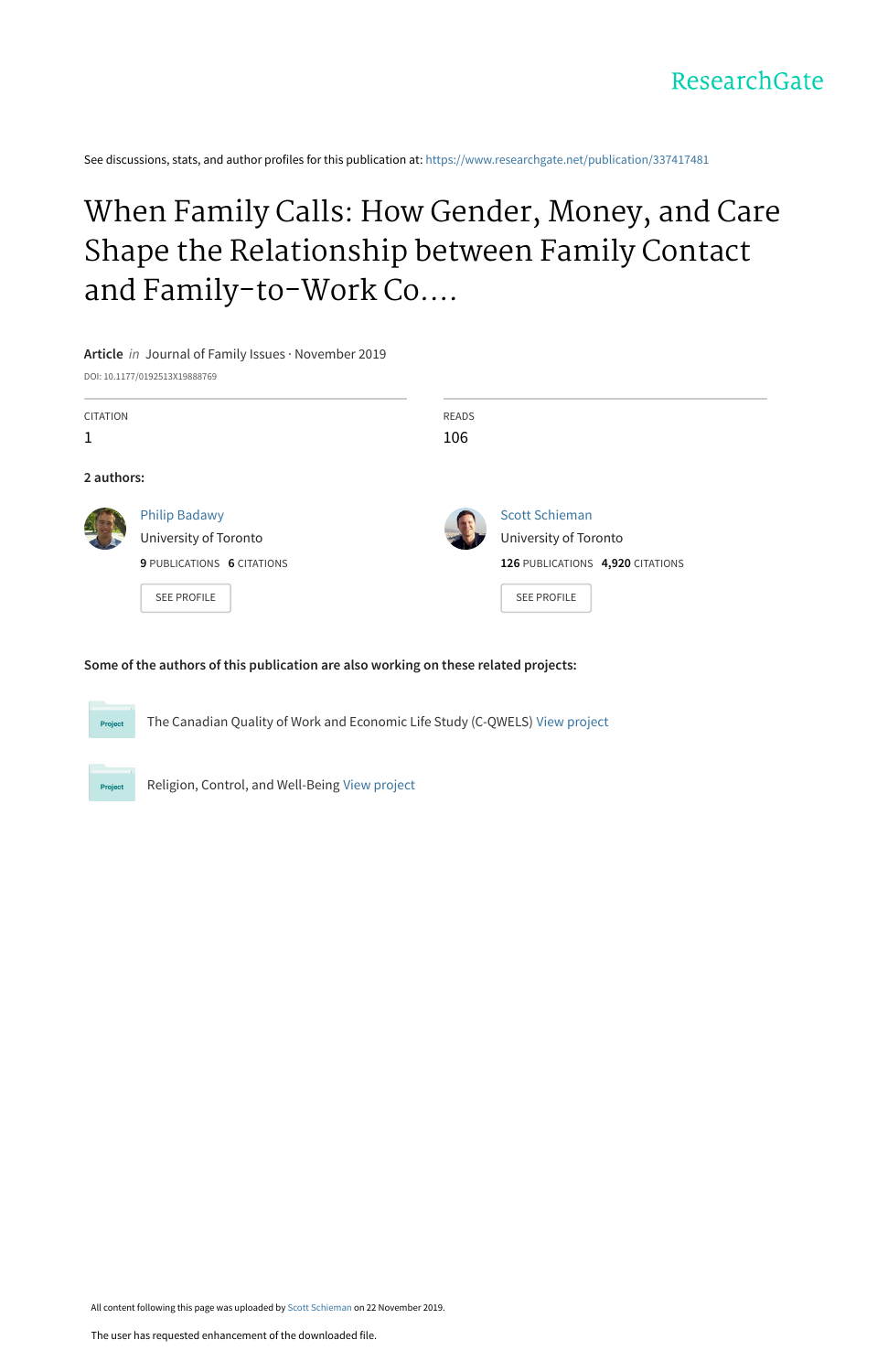**When Family Calls: How Gender, Money, and Care Shape the Relationship between Family Contact and Family-to-Work Conflict** DOI: 10.1177/0192513X19888769 Journal of Family Issues  $1 - 26$ © The Author(s) 2019 Article reuse guidelines: [sagepub.com/journals-permissions](https://us.sagepub.com/en-us/journals-permissions) [journals.sagepub.com/home/jfi](https://journals.sagepub.com/home/jfi)



## **Philip J. Badawy<sup>1</sup> and Scott Schieman<sup>1</sup>**

#### **Abstract**

The fluid boundaries between work and family life and the dynamic ways these domains are shaped by communication technology represent an important area in work-family research. However, surprisingly little is known about how family contact at work affects functioning in the work role especially how these dynamics may change and unfold over time. Drawing on longitudinal data from the Canadian Work, Stress, and Health Study (2011– 2017), the present study examines the association between family contact and family-to-work conflict. We find that increases in family contact over time are positively associated with more family-to-work conflict, but gender and three salient family-related conditions—financial strain, providing care for family members, and difficulties with children—are key moderators of this focal relationship. We discover that the focal association is significantly stronger for women and for those with elevated levels of financial strain, caregiving responsibilities, and difficulties with children over time. We discuss these results by integrating border theory with stress amplification and the cost of caring.

1Department of Sociology, University of Toronto, Toronto, ON, Canada

#### **Corresponding Author:**

Philip J. Badawy, Master of Arts, Department of Sociology, University of Toronto, 725 Spadina Ave, Toronto, ON, Canada M5S 2J4.

Email: [philip.badawy@mail.utoronto.ca](mailto:philip.badawy@mail.utoronto.ca)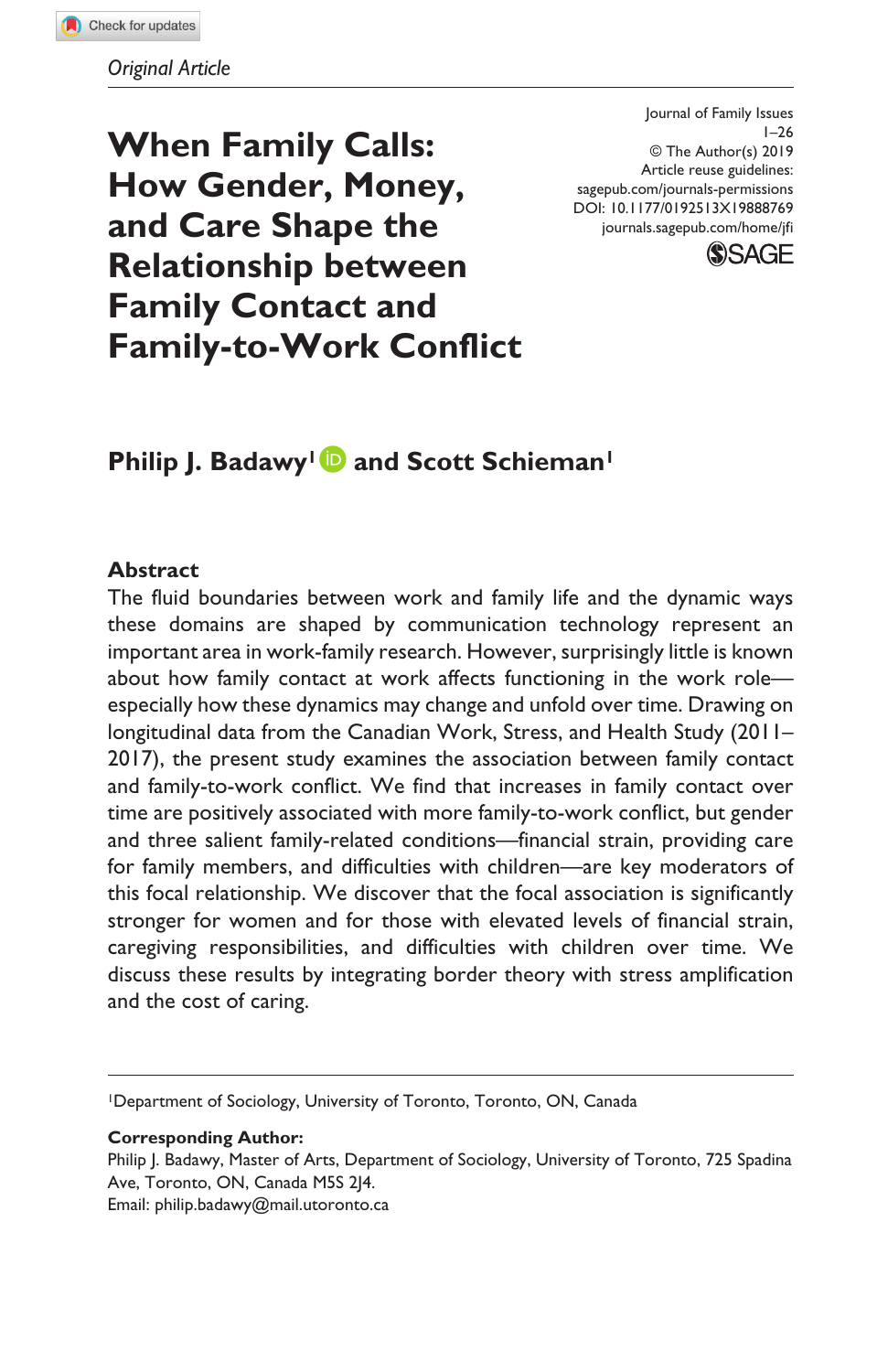#### **Keywords**

work and family, gender and family, quantitative, family processes, organizational psychology

### **Introduction**

Communication technologies have fundamentally changed the boundaries between work and family life. Smartphones, tablets, and laptops facilitate constant connectivity and availability, so that bosses, coworkers, family, and friends can reach us whenever we are at home or at work. Research has mainly focused on how these technologies enable work to creep into home and produce problems for family and personal life, including the common experience of engaging in work-related text messaging, emailing, or phone calls in the presence of family members (Glavin & Schieman, 2012; Voydanoff, 2005a). However, the potential consequences for role functioning of frequent family-related contact while individuals are at work are an important yet surprisingly underexplored area. In the present study, we refer to "family contact" as the frequency with which workers contact and are contacted by their family members during their work hours. Though family contact may be welcomed or benign, at times it might also have the potential to interrupt work flow and the quality of work-related role functioning. Some features of family or personal life, especially those that involve strains, may hinder the energy and concentration that one might otherwise devote to work; this process reflects what scholars have called *family-to-work conflict* (Greenhaus & Beutell, 1985).

Family-to-work conflict is a chronic inter-role stressor that captures the process whereby the family role detracts from the time, attention, and performance of the work role (Glavin & Peters, 2015; Voydanoff, 2005b). Approximately 58% of Canadians in a recent national sample report moderate or high levels of family-to-work interference, with this stressful experience increasing over time (Duxbury & Higgins, 2013). This incompatibility between family and work roles has clear consequences for workers' health and work-related functioning, as research has demonstrated that family-towork conflict is linked with higher levels of psychological distress, depression, and poor work performance (Frone, Russell, & Cooper, 1992; Minnotte & Yucel, 2017; Nohe, Michel, & Sonntag, 2014; Young & Schieman, 2012). Despite these growing concerns, the antecedents of family-to-work conflict are still far less understood than work-to-family conflict (Bellavia & Frone, 2005; Paulin, Lachance-Grzela, & McGee, 2017). Some studies have situated financial strain, the presence of children, and other family demands as determinants of family-to-work conflict (Bellavia & Frone, 2005; Michel, Kotrba,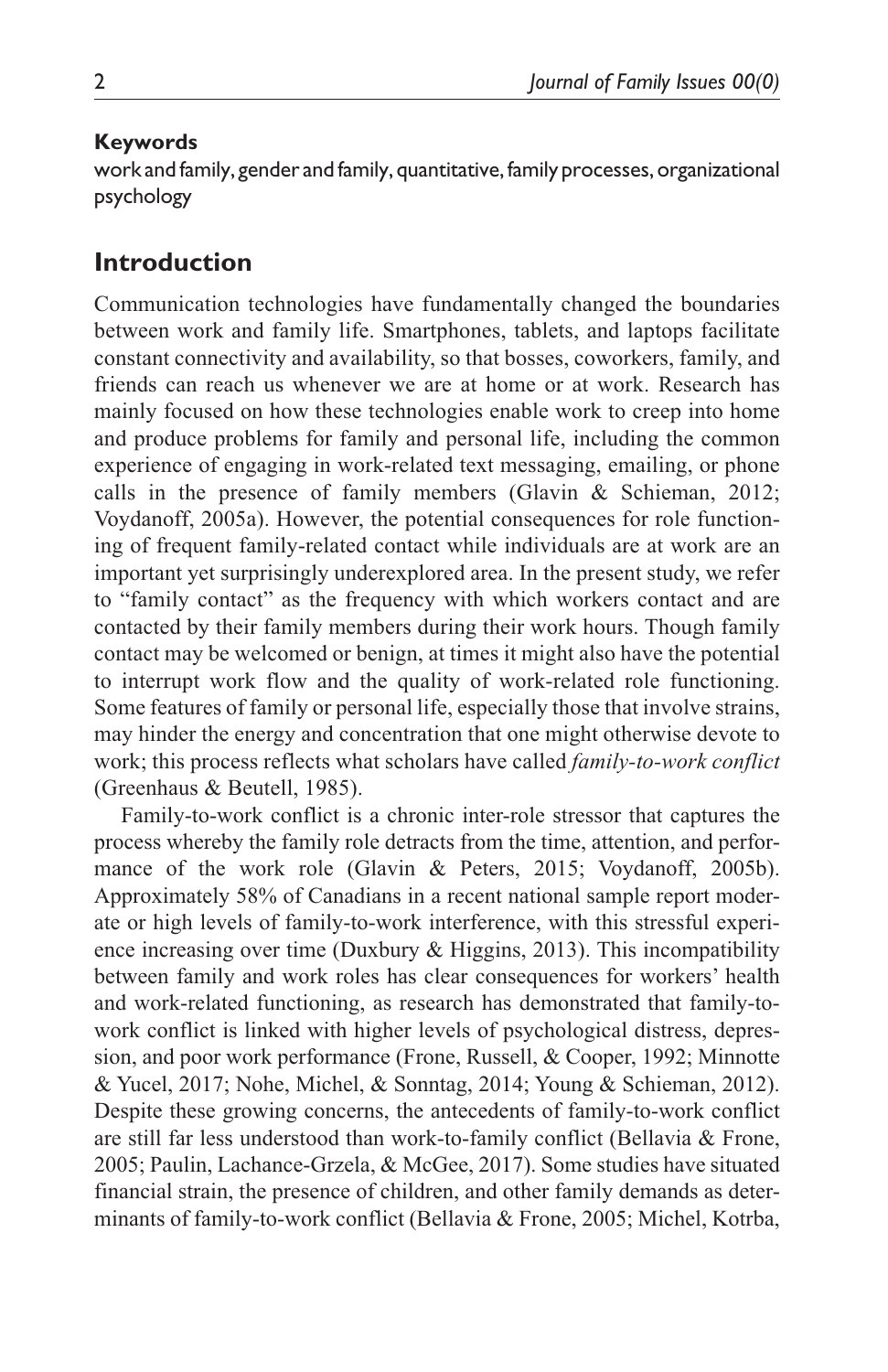Mitchelson, Clark, & Balt 2011; Schieman & Young, 2011), but it is surprising that increasing levels of family contact over time have not been explicitly investigated given the changing nature of the work-family boundary caused by the proliferation of communication technologies. Though prior research has examined family contact and family-to-work conflict separately, no studies—to our knowledge—have investigated the association between family contact and family-to-work conflict, or the statuses and conditions that moderate their relationship. To address these gaps, we analyze four waves of panel data from a large and diverse sample of working Canadians interviewed from 2011 to 2017 to discover how these processes unfold over time.

Our study addresses the following objectives. First, we seek to provide evidence on the relationship between changes in family contact and familyto-work conflict over time. It is possible that increases in family contact over time reflect greater interruptions and impairments to work-related functioning that can contribute to perceptions that aspects of the family role interfere with the quality of work role functioning. Second, we answer recent calls from scholars that more research is needed on the ways that conditions in personal and family life may shape the ways that workers incorporate personal and family matters into their workday (Rose, 2015). To do this, we examine family-related conditions as potential moderators of this association. Specifically, we ask: How do three key family-related conditions financial strain, providing care for family members, and difficulties or strains with children—moderate the association between family contact and familyto-work conflict? Third, we evaluate potential gender differences in these relationships with the theoretical motivation that men and women may diverge in their experiences of the work-family interface. Finally, we use fixed effects regression techniques to account for unobserved time-invariant confounders (e.g., personal history and personality dispositions) that may bias the relationship between family contact and family-to-work conflict.

#### **Literature Review and Hypotheses**

#### *Conceptualization and Importance of Family Contact*

Border theory is a widely used framework to study the work-family interface (Clark, 2000; Glavin & Schieman, 2012; Voydanoff, 2005b). A core assumption of border theory is that workers are motivated to manage the boundary between their work and nonwork domains in ways that facilitate work-family balance—so that they can function optimally and enhance satisfaction with their roles. Border theory postulates that there is a continuum that designates how individuals segment or integrate their work and family roles (Ashforth,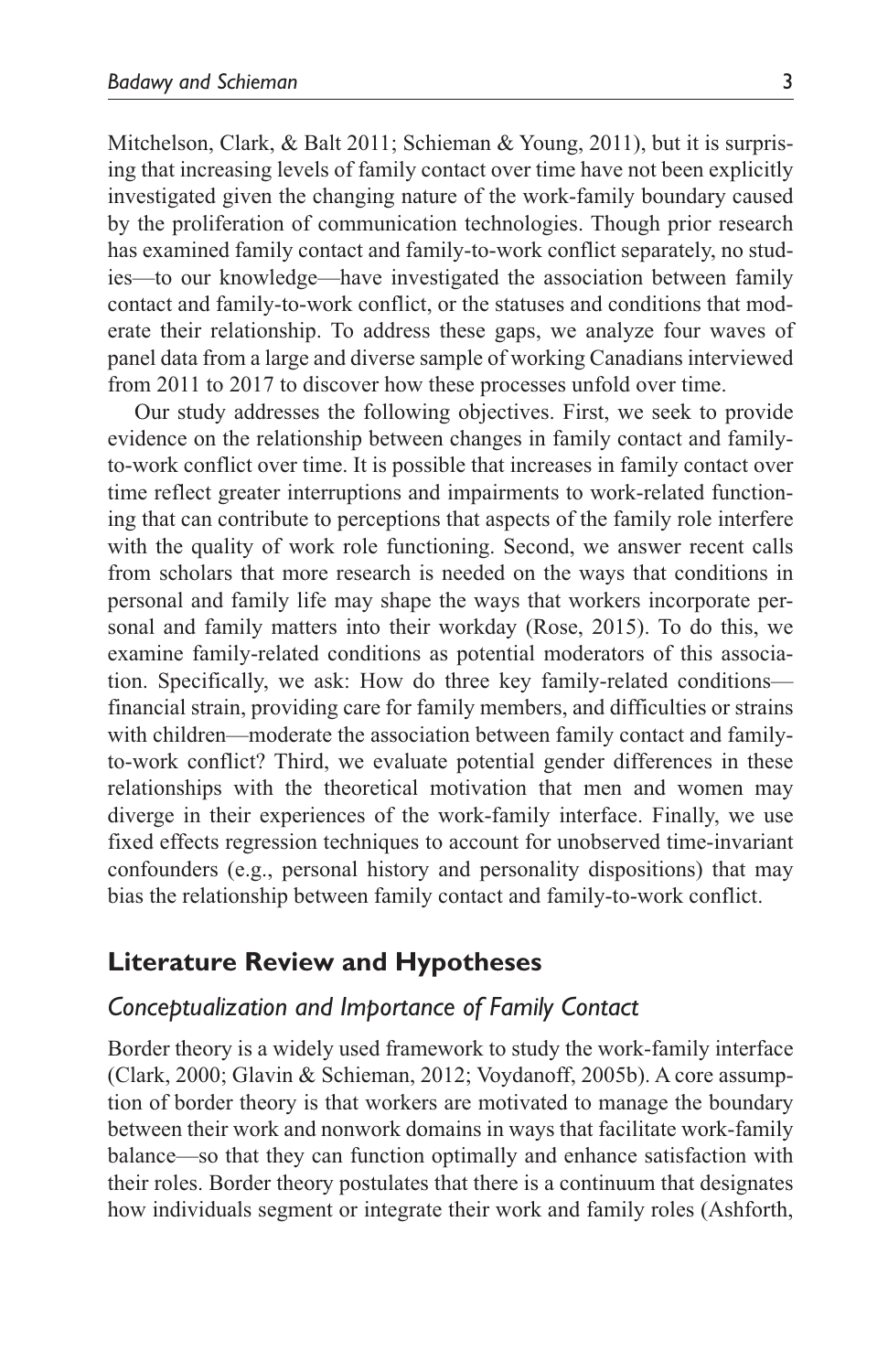Kreiner, & Fugate, 2000; Nippert-Eng, 1996). On the one hand, completely segmented boundaries between the work and family domains would entail keeping work and family roles entirely separate and distinct from each other. On the other hand, completely integrated work-family boundaries means that there is no distinction between work and family. Permeability refers to the degree to which aspects from one domain are able to more easily pass through the borders of other domains. However, scholars disagree about the consequences of permeability—and the blurring of work-family boundaries—for the quality of role functioning in work and nonwork domains.

Some scholars assert that blurring the boundaries between work and family can help individuals minimize conflict between these domains because it offers flexibility to manage competing role demands (Ashforth et al., 2000; Raghuram & Wiesenfeld, 2004). Alternatively, others contend that blurring the work-family boundary represents a stressor that fuels conflict between these domains because it can detract from the attention and energy devoted to the present role (Chesley, 2005; Glavin & Schieman, 2012; Voydanoff, 2005b). Though most of the prior research tends to support the harmful aspects of blurring the work-family boundaries, these studies have primarily focused on work permeating into the family domain. Here, we expand the scope of prior research by examining the potential consequences of the opposite direction—that is, family contact permeating the work border.

Family contact could be conceived as a form of spillover that can be positive or negative. Family contact at work—especially with the use of the mobile phone—is primarily for the "microcoordination" and planning of family matters, including when individuals are leaving the work role to return to the home sphere, arranging to meet with family members, finding out the location and activities of their children, and organizing the transportation of goods and children (Wajcman, Bittman, & Brown, 2008). Through her interviews with managers and engineers, Rose (2015) found that some participants rationalized that taking care of family and personal matters while at work could even enhance their work role functioning—for example, it might help them *save time* instead of worrying about family matters in ways that waste work time.

Though family contact at work may be desirable to some, these activities can also be perceived as interruptions that interfere with work (Du, Derks, & Bakker, 2018; Ventura, 1995). For example, stressful calls from family members may transfer negative and distracting thoughts and emotions to the individual during their work time. For individuals who have internalized the ideal worker norm and try to demonstrate their devotion to work (Acker, 1990; Blair-Loy, 2003), they may feel that their family detracts from their ability to fulfill their work obligations; others at work, such as supervisors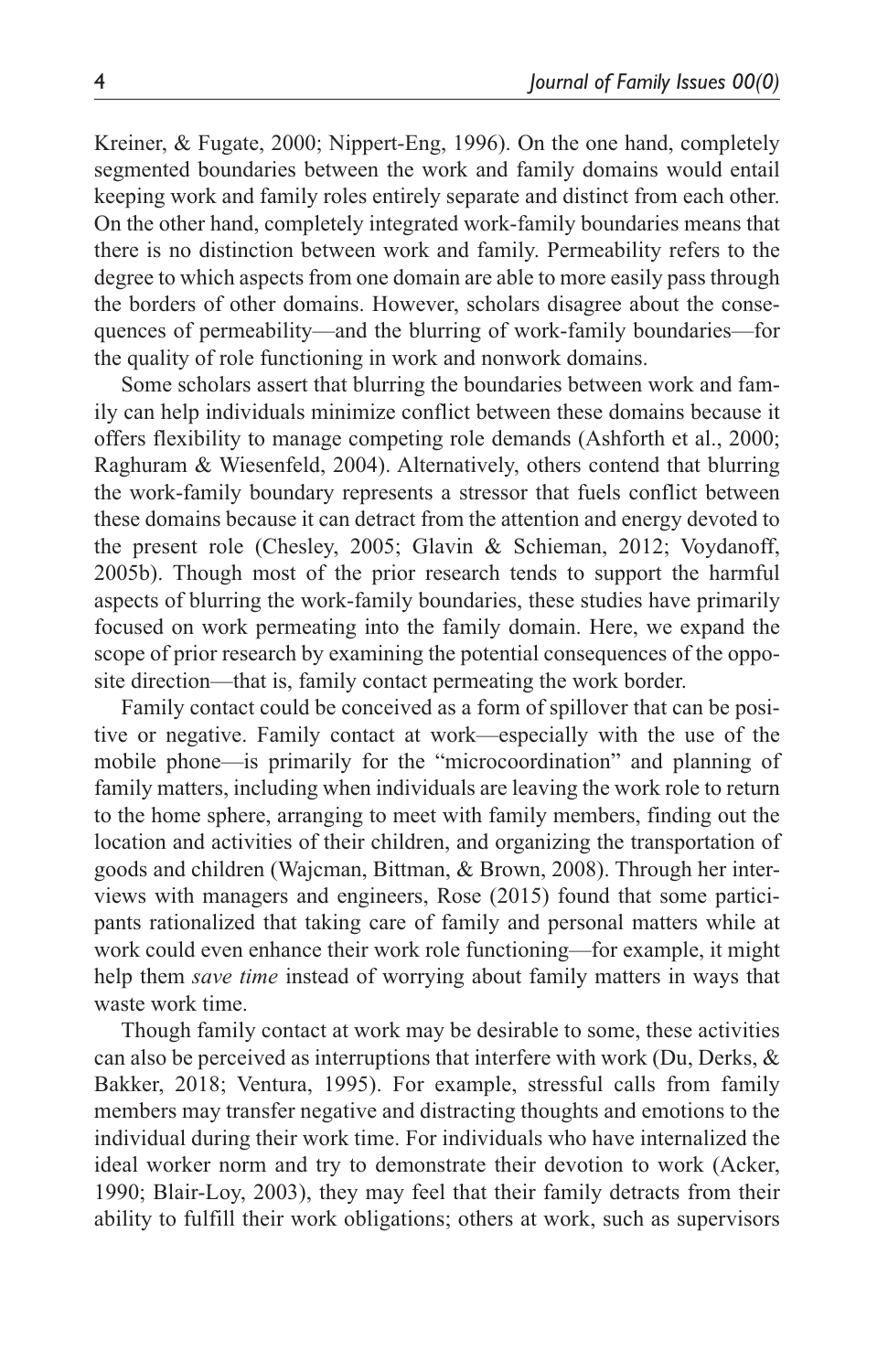and coworkers, might also appraise frequent family contact as a violation of the ideal worker norm. The tension between family responsibilities and the ability to uphold the standards of the ideal worker norm could generate family-to-work conflict. Some prior research found that the frequency of incoming and outgoing calls with family members is marginally associated with increased family-to-work spillover (Wajcman et al., 2008). Another crosssectional study found that a measure of family-to-work role blurring including the frequency of receiving family contact, multitasking, and thinking about family while at work—represented a stressor with deleterious consequences for psychological well-being and marital satisfaction among working mothers (Paulin et al., 2017). Our study builds upon this prior research by emphasizing that family contact is not only received but that workers themselves can initiate it. Taken together, these theoretical ideas and empirical evidence provide a rationale for the following:

Hypothesis 1: Increased levels of family contact will be associated with increased levels of family-to-work conflict over time.

## *Do Gender and the Quality of Family Roles Moderate the Relationship between Family Contact and Family-to-Work Conflict?*

After establishing the focal association proposed in Hypothesis 1, our attention then shifts to document and describe potential contingencies in that association. For the reasons outlined in the following sections, we focus on gender and three prominent concerns in the family and household: financial strain, caring for relatives with health issues, and having to manage children's problems.

*Gender contingencies.* Cultural ideologies have shifted somewhat so that active involvement in family life is an expectation for both women and men (Jacobs & Gerson, 2004; Pedulla & Thébaud, 2015; Winslow, 2005). Yet, there is still some suggestion that the consequences of family contact at work for actual or perceived role functioning might be different for women and men. According to the traditional gender perspective, men and women attach different meanings and responsibilities to their work and family roles (Kelly et al., 2014; Pleck, 1977; Simon, 1995). Traditional expectations about gender roles revolve around women being primarily responsible for family members and prioritizing the home sphere over the work sphere—a thesis that aligns with the "family devotion schema" (Blair-Loy, 2003; Hays, 1996). Previous research supports these ideas by documenting that women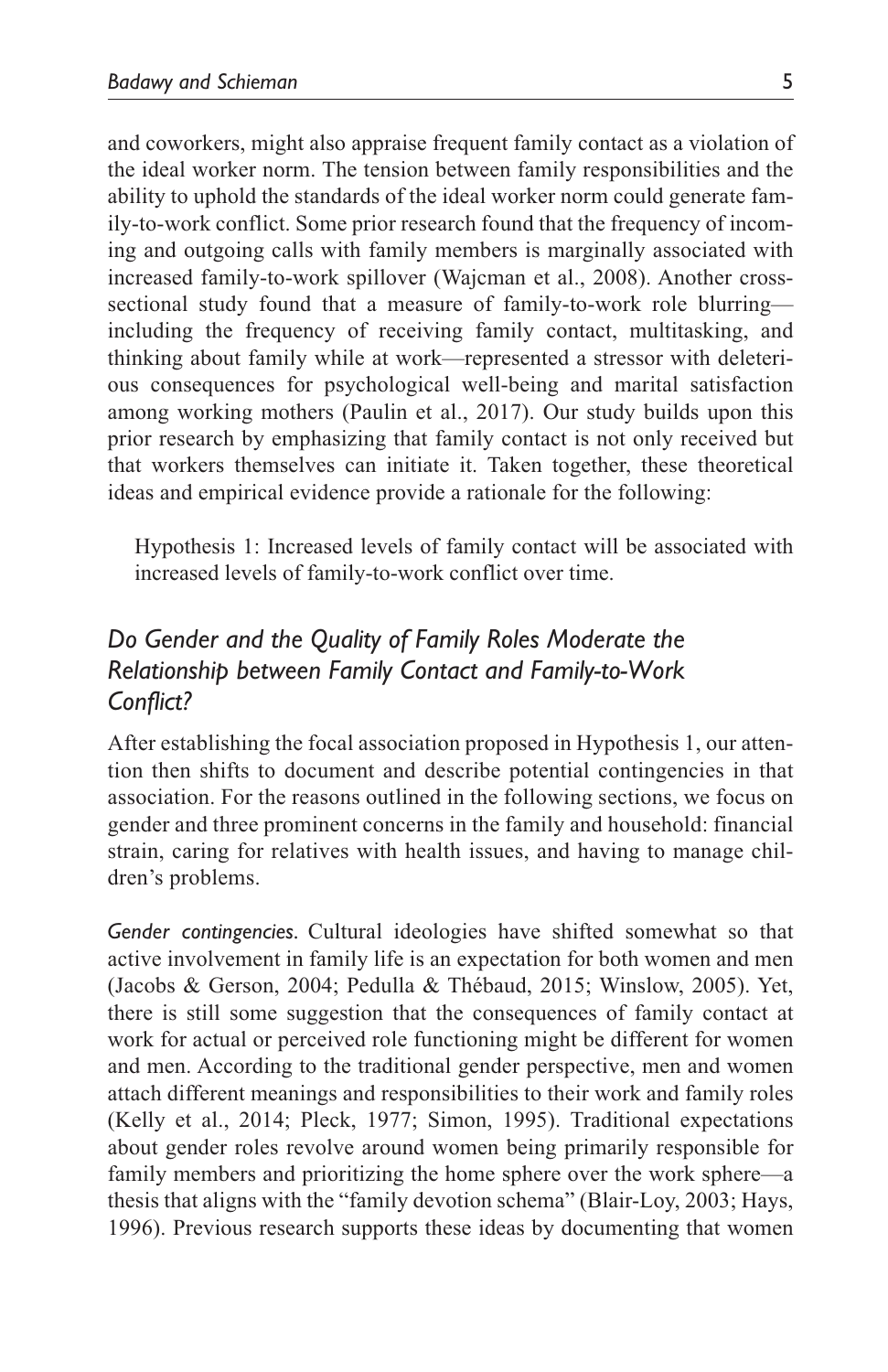experience higher levels of family-to-work conflict than men (Chesley, 2005; Keene & Reynolds, 2005).

Despite their increasing participation in the labor force, these ideas suggest that when facing the need to compromise between work and family roles, "[w]omen's devotion to the family trumps all other commitments" (Blair-Loy, 2003, p. 52). Among women who have internalized the family devotion schema, the border that delineates work and family may be more permeable for them in the family-to-work direction; that is, when family calls, women may feel more obligated to answer. For example, Rakow and Navarro (1993) suggested that cellphone use is a way that women can remain available and reach out to their families even as they work. Moreover, women are more likely to email family and friends than men (Hupfer & Detlor, 2007), and they are also more likely than men to use their mobile phone to contact their spouse around dinner time and their children after school hours (Wajcman et al., 2008). Previous research, therefore, supports the idea that despite their increasing incumbency in the paid work role, women continue to be expected—by members of their families and in society more generally—to be the primary contact for family needs and dependent care (Russo et al., 2018). Though the gendered consequences of family contact remains a key gap in knowledge, other research found that the presence of children under 5 years old was associated with more negative family-to-work spillover for women relative to men (Stevens, Minnotte, Mannon, & Kiger, 2007). In addition, mothers who have children with physical disabilities or emotional and behavioral problems report higher levels of family-to-work conflict and other issues balancing their work and family roles than fathers (Brown & Clark, 2017). Collectively, these ideas about the traditional gender perspective and the discoveries from prior research lead us to hypothesize the following:

Hypothesis 2: The positive association between family contact and levels of family-to-work conflict over time will be stronger for women compared to men.

In addition to this two-way interaction, we also consider the possibility that gender shapes the moderating effects of financial strain, caregiving, and difficulties with children. In analytical terms, we examine whether or not gender further functions to influence the degree of the predictions presented in Hypotheses 3–5.

*Financial strain as a contingency.* Financial strain is a prominent chronic stressor in the stress process model that has become even more widespread with the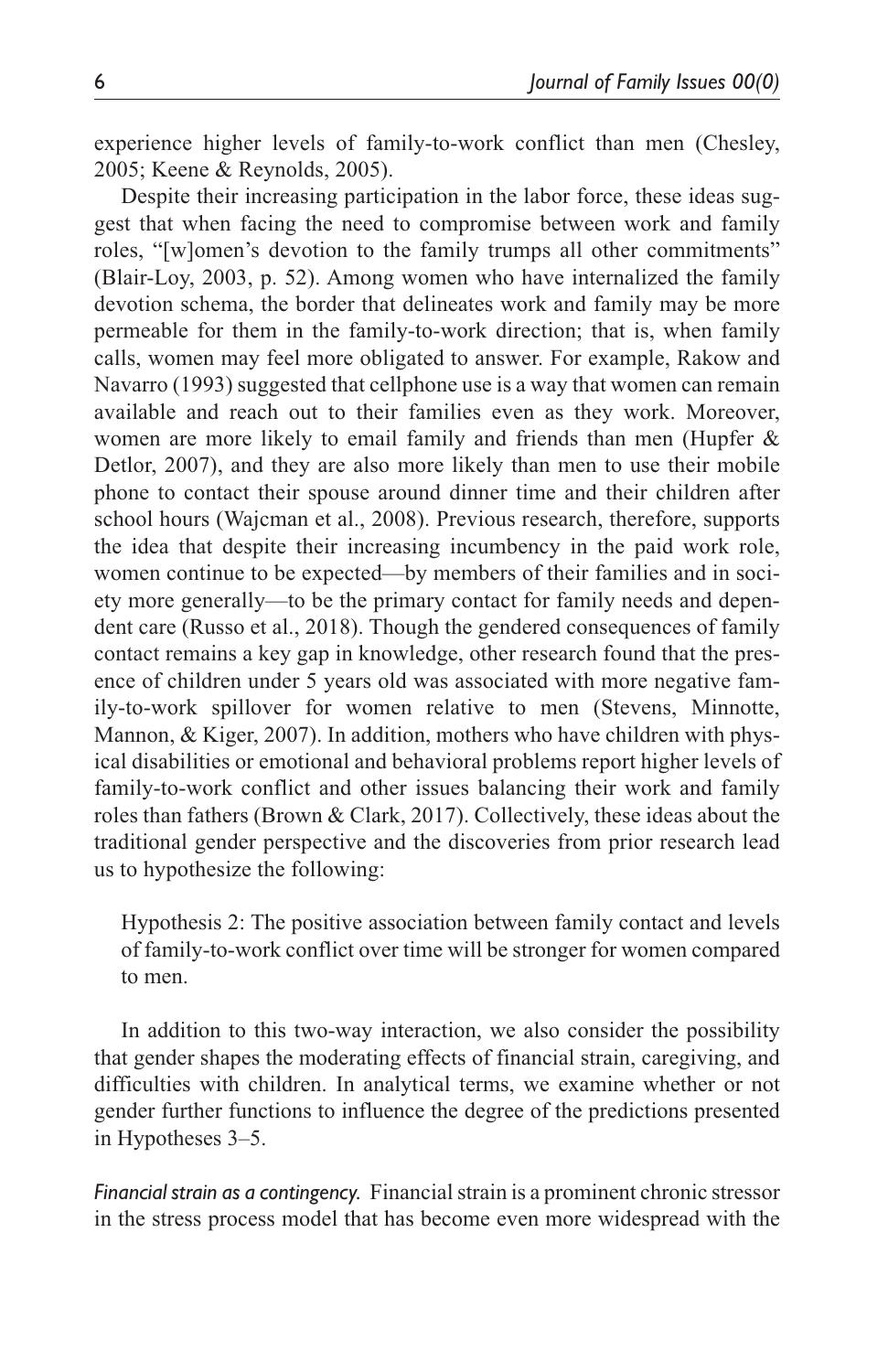surging costs of basic necessities like food, clothing, and housing (Pearlin, Menaghan, Lieberman, & Mullan, 1981; Schieman & Young, 2011). Financial strain can proliferate in ways that spill over into other roles. For example, Schieman and Young's (2011) cross-sectional study of American workers found that financial strain is positively associated with family-to-work conflict. We extend that research by integrating border theory and the stress process model in a longitudinal framework to examine whether the combination of increased financial strain and family contact are even more detrimental for producing family-to-work conflict than either one is on its own. While border theory suggests that family contact breaches the borders of work in ways that potentially generate stressful interruptions, a *stress amplification* hypothesis predicts that family contact might be even more problematic for individuals who simultaneously experience increases in other chronic stressors over time such as financial strain.

Family contact and financial strain may have synergistic stressful effects that spawn distractions at work and detract from one's ability to focus undivided attention on work tasks. One way that family contact can create interference between family and work roles is through the demands that are embedded in family contact. For instance, if the worker receives a call from a partner or other family member asking them to pick up groceries or other goods on the way home from work, this might be considered a family demand that can challenge workers' capacity to fully concentrate in their work role. If this type of contact occurs and the respondent also feels the intensification of financial strain, then the nature of the communication might have more unpleasant, demanding, or stressful overtones—and consequences for role functioning. Family demands that have particular financial overtones (e.g., covering the costs of a child's dental appointment or making necessary purchases for the household) may activate feelings of financial insecurity; these psychological processes might further diminish one's capacity to perform optimally in the work role. Taken together, these ideas contribute to the following hypothesis:

Hypothesis 3: Increases in financial strain will amplify any observed positive association between family contact and family-to-work conflict over time.

*Caregiving as a contingency.* Aside from the chronic nature of financial strain, the association between family contact and family-to-work conflict might be exacerbated by other concurrent role stressors. For example, caregiving constitutes one of the most salient sources of role-related stress for family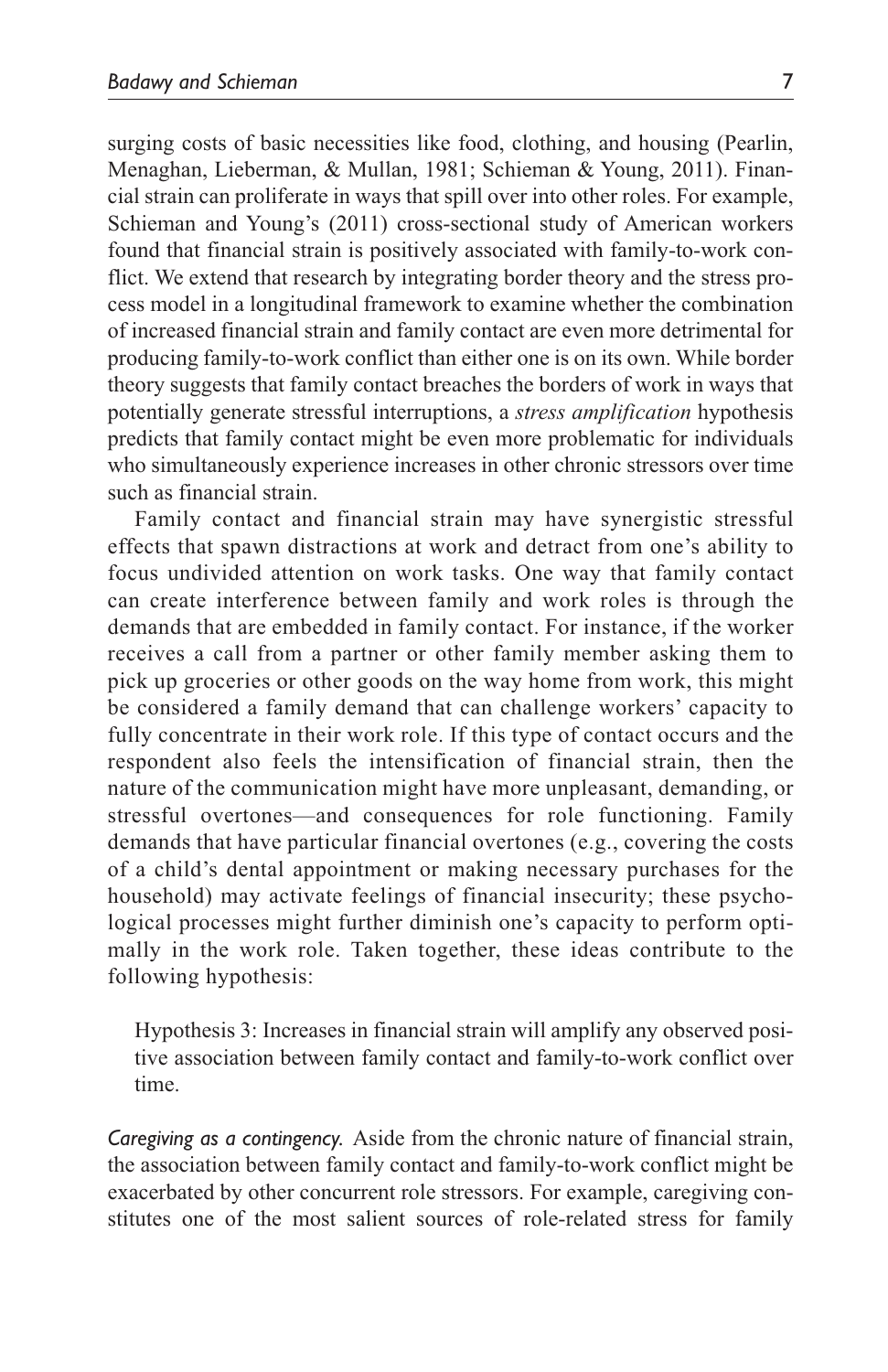members (Duxbury & Higgins, 2013; Pearlin, 1989). According to Statistics Canada (2013), 46% of Canadians aged 15 years and older provide care to family or friends with a long-term health condition, disability, or agingrelated needs. Consistent with the concept of the "cost-of-caring," caregiving is a time- and energy-intensive endeavor that may take a toll on caregivers' energy and attention available for other roles, such as one's job (Kessler & McLeod, 1984; Young & Schieman, 2012). Approximately 60% of caregivers in Canada also work at a paid job or operate a business (Statistics Canada, 2013). Given the prevalence and requirements of caregiving, it is essential to understand how this process connects with and potentially influences the family-work interface.

The demands on time, energy, and attention involved in caring for a relative with health issues can often be unpredictable; in this regard, a caregiver might chronically feel "on-call" for family roles when engaged in paid work. Receiving caregiving-related contact at work might involve a range of coordinating services, such as managing a relative's healthcare appointments, arranging transportation, or even simply discussions about health-related challenges. Consistent with the theoretical ideas of stress amplification and cost-of-caring, caregiving potentially represents a chronic role-related stressor that—when combined with family contact might impede one's capacity to dedicate undivided attention to job tasks. Even if a worker is not able to "answer the call" immediately, the mere exposure to the contact from a family member in need might alter their level of concentration and affect, as they contemplate the reason for family contact during work hours (Altomonte, 2016). Based on these ideas, we propose the following:

Hypothesis 4: Caregiving will exacerbate any observed positive association between family contact and family-to-work conflict over time.

*Children's problems as a contingency.* One of the most salient family-related stressors for parents involves the experience of caring for children with difficulties. We suspect that escalations in this stressor over time might also amplify the link between family contact and family-to-work conflict. Common difficulties with children include problems at school, with friends or peers, and health (Milkie, Nomaguchi, & Schieman, 2019). Working parents who must manage these difficulties provide attention, coordination, and problem solving that may create challenges for the work role. And yet, surprisingly little is known about the ways that working parents of children with difficulties experience family contact and how this shapes the family-work interface (Matthews, Booth, Taylor, & Martin, 2011).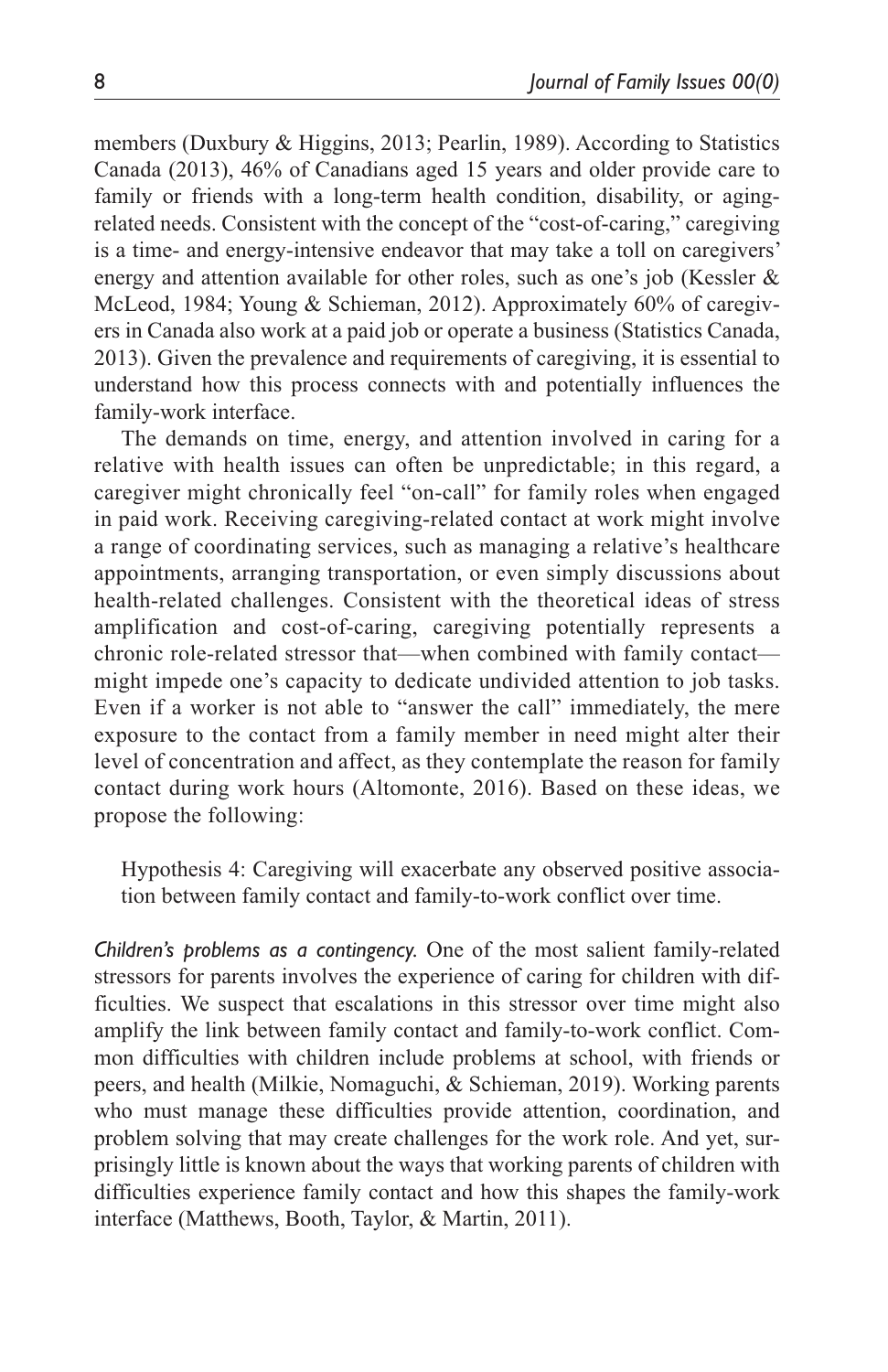Although prior knowledge about children's difficulties as a moderator of the relationship between family contact and family-to-work conflict is limited, quantitative and qualitative studies have established a link between children's problems and elevated levels of family-to-work conflict (Breevaart & Bakker, 2011; Grzywacz et al., 2005; Matthews et al., 2011; Voydanoff, 2005c). As Hochschild (1997) observed, work might serve to insulate individuals and provide needed respite (or "haven") from family demands (also see Morris, 2012). However, frequent family contact at work might provide a mechanism that channels stressful family demands and undermines the capacity to perform optimally at work—and this, in turn, potentially erodes the segmentation of role boundaries that is necessary to situate the work role as a haven from family stressors. This weakening of the boundary between family and work spheres may become more acute when children's problems intensify over time. Based on these theoretical ideas and empirical evidence, we hypothesize the following:

Hypothesis 5: Increases in children's problems over time will amplify any observed positive association between family contact and family-to-work conflict.

### **Methods**

#### *Sample*

To test the hypotheses, this study uses data from a longitudinal panel of Canadian workers, interviewed in 2011, 2013, 2015, and 2017. To be eligible to participate in the study, respondents had to be the following: (a) residing in Canada, (b) 18 years of age or older, (c) currently working or running an income-producing business, (d) employed in the civilian labor force, and (e) living in a non-institutional home. The sampling frame is composed of a regionally stratified unclustered random probability sample generated by random-digit-dial methods. These data are ideal for our objectives because they include repeated measures of all focal variables—and the panel design enables analytic techniques to control for all unobserved time-invariant confounders. The final sample in 2011 was 6,004, with a response rate of approximately 40%. Follow-up interviews with respondents were conducted every 2 years, yielding a sample of 4,423 respondents in Wave 2 (74% retention), 3,805 respondents in Wave 3 (63% of Wave 1), and 3,378 individuals in Wave 4 (56% of Wave 1). The total number of person-wave observations for most of the analyses is  $n = 15,159$ , but that changes to  $n = 6,193$  when we restrict our final model to only those respondents with children.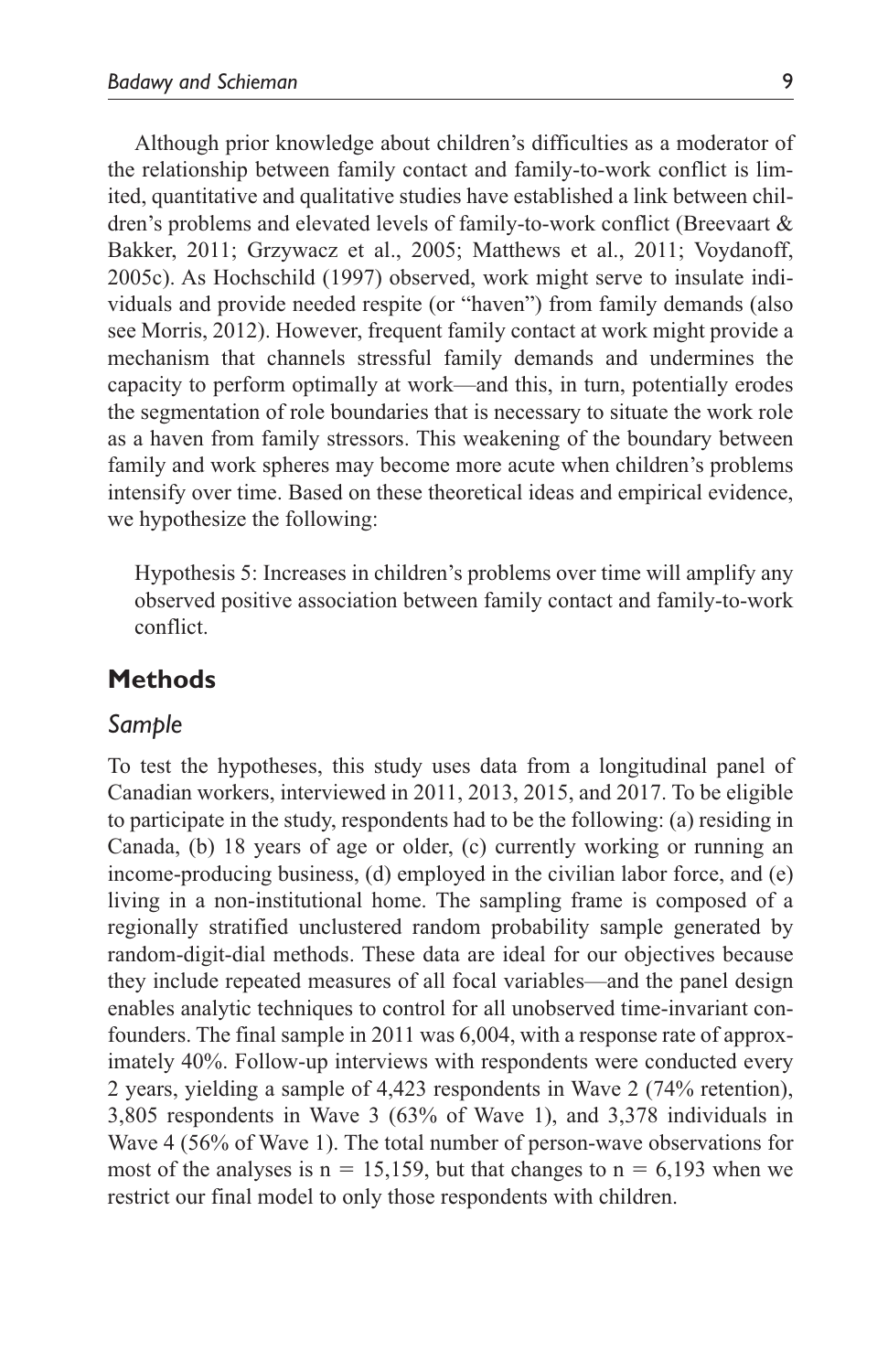#### *Measures*

*Dependent variable. Family-to-work conflict* is measured as a four-item index. The items assess the following experiences in the past 3 months: "How often did your family or personal life keep you from doing as good a job at work as you could?", "How often did your family or personal life keep you from concentrating on your job?", "How often did your family or personal life drain you of your energy you needed to do your job?", and "How often did you not have enough time for your job because of your family or personal life?" Response choices were (a) *very often*, (b) *often*, (c) *sometimes*, (d) *rarely*, and (e) *never*. Responses were reverse-coded and then averaged to form the family-to-work conflict index, with higher scores indicating more family-towork conflict ( $\alpha = .88$ ). Similar measures of family-to-work conflict have been used in prior research (Glavin & Peters, 2015; Voydanoff, 2005b).

*Independent variables. Family contact* is a two-item index that is measured by assessing the frequency of the following experiences in the past 3 months: "How often did family members contact you during your work hours?", and "How often did you contact family during your work hours?" Response choices were (a) *very often*, (b) *often*, (c) *sometimes*, (d) *rarely*, and (e) *never*. Responses were reverse-coded and then averaged to form the family contact index, with higher scores indicating more family contact ( $\alpha = .83$ ). This measure of family contact has been used in prior research (Milkie et al., 2019). Moreover, factor analyses indicate that the two items that measure family contact and the four items that measure family-to-work conflict load on separate constructs (results available upon request).

*Gender* is coded as men  $= 0$  (the reference category) and women  $= 1$ .

*Financial strain* is a 3-item index that is measured by assessing the frequency that respondents experienced the following in the past year: "Have trouble paying the bills?" and "How often did you not have enough money to buy food, clothes or other things your household needed?" Response choices were (a) *very often*, (b) *often*, (c) *sometimes*, (d) *rarely*, and (e) *never*. Respondents were also asked "How do your finances usually work out by the end of the month?" Response choices were (a) "A lot of money left over", (b) "A little money left over", (c) "Just enough to make ends meet", and (d) "Not enough to make ends meet". Similar to recent work (Koltai, Bierman, & Schieman, 2018), after reverse-coding the responses to the first two questions, all items were standardized and then averaged to create the index ( $\alpha = .80$ ).

*Caregiving* is measured with one item that asks: "How often in the last 3 months have you provided help or assistance to a relative or family member because of their health problems or disability?" Following recent research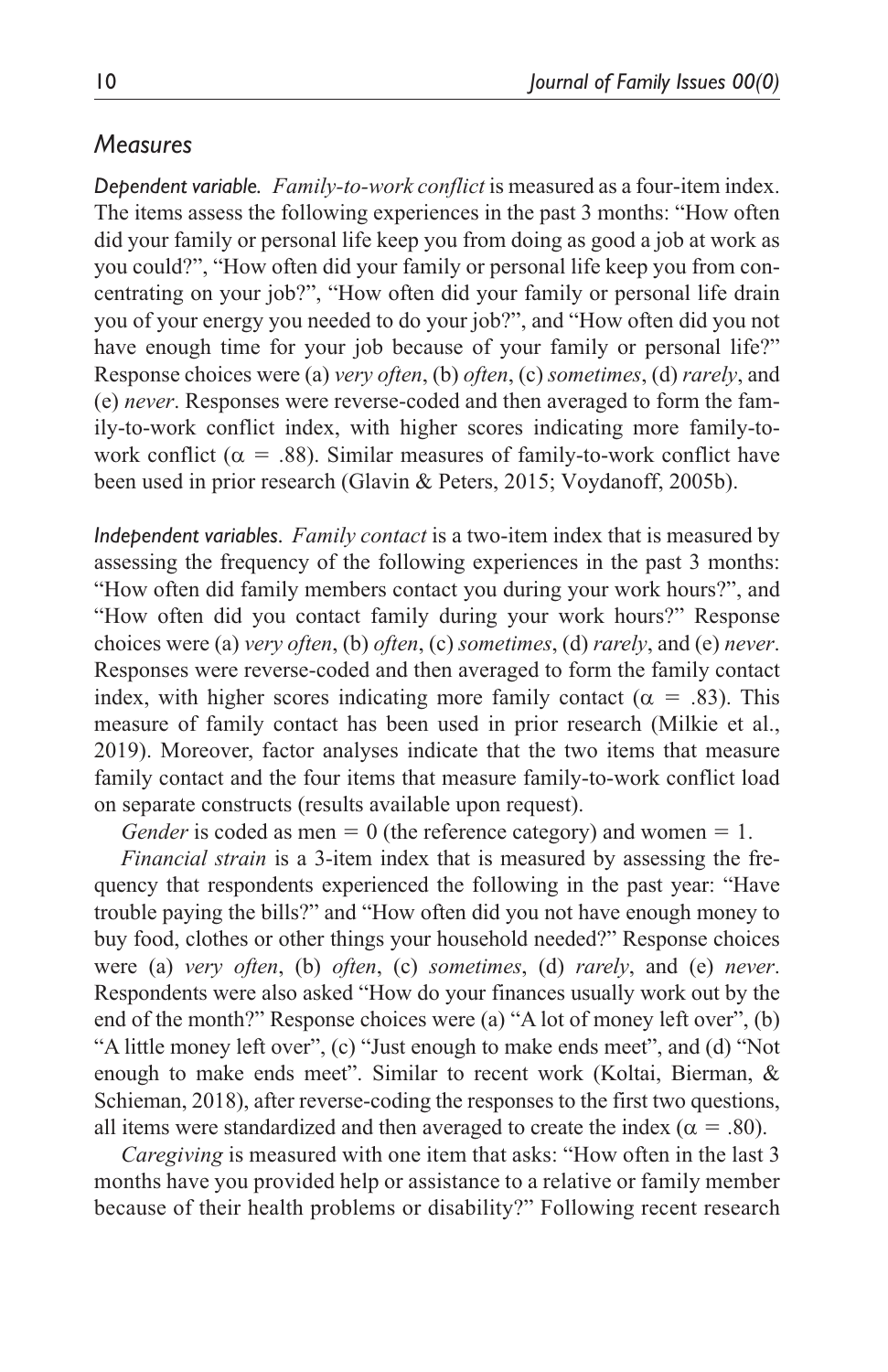(see Glavin & Peters, 2015), we classified respondents in three groups that contrast those who reported "none or rarely" (low caregiving) with those who reported "sometimes" (some caregiving) and "often or very often" (high caregiving).

*Children's problems* is a 3-item index that is measured by asking respondents to report the frequency that their children experienced the following in the past 3 months: "Problems at school?", "Problems with friends or peers", and "Health problems?" Response choices were (a) *very often*, (b) *often*, (c) *sometimes*, (d) *rarely*, and (e) *never*. Responses were reverse-coded and then averaged to create the index, so that higher scores equate to more frequent children's problems ( $\alpha = .62$ ). Prior studies have used this same measure (Milkie et al., 2019). Some readers might wonder if the "children's health problem" item aligns closely with the caregiving item. In separate analyses, we found that the children's health problem item has a slightly stronger correlation with the caregiving item than the other items about children's problems with school or friends. However, factor analyses confirmed that the three children's problems items load more strongly on one underlying factor in a way that demonstrates these are distinct from the caregiving item.

*Control variables.* To mitigate concerns over time-varying confounding, all of our regression models include an extensive set of sociodemographic and work-related control variables. We control for survey year, education, personal income (logged and continuous in dollars), marital status, number of children at home (continuous), occupation, job sector, and several other jobrelated demands and resources, including work hours (continuous in hours), job pressure, authority, autonomy, schedule control, and work location. These sociodemographic and employment-related variables are widely recognized as confounders in the work-family and stress literature.

*Sociodemographics. Education* is coded as an ordinal variable: less than high school (reference category), high school or GED, specialized vocational training or some college/university, college graduate, and post-graduate.

*Marital status* is measured as a categorical variable: married (reference category), living with partner, divorced/widowed/separated, and never married.

*Occupation* is a categorical variable: executive/administrator/management (reference category), professionals, technical, sales, administrative support, service, and production.

*Job sector* is a categorical variable with the respondent employed by: government (reference category), private for profit business, non-profit organization, and self-employed/business owner.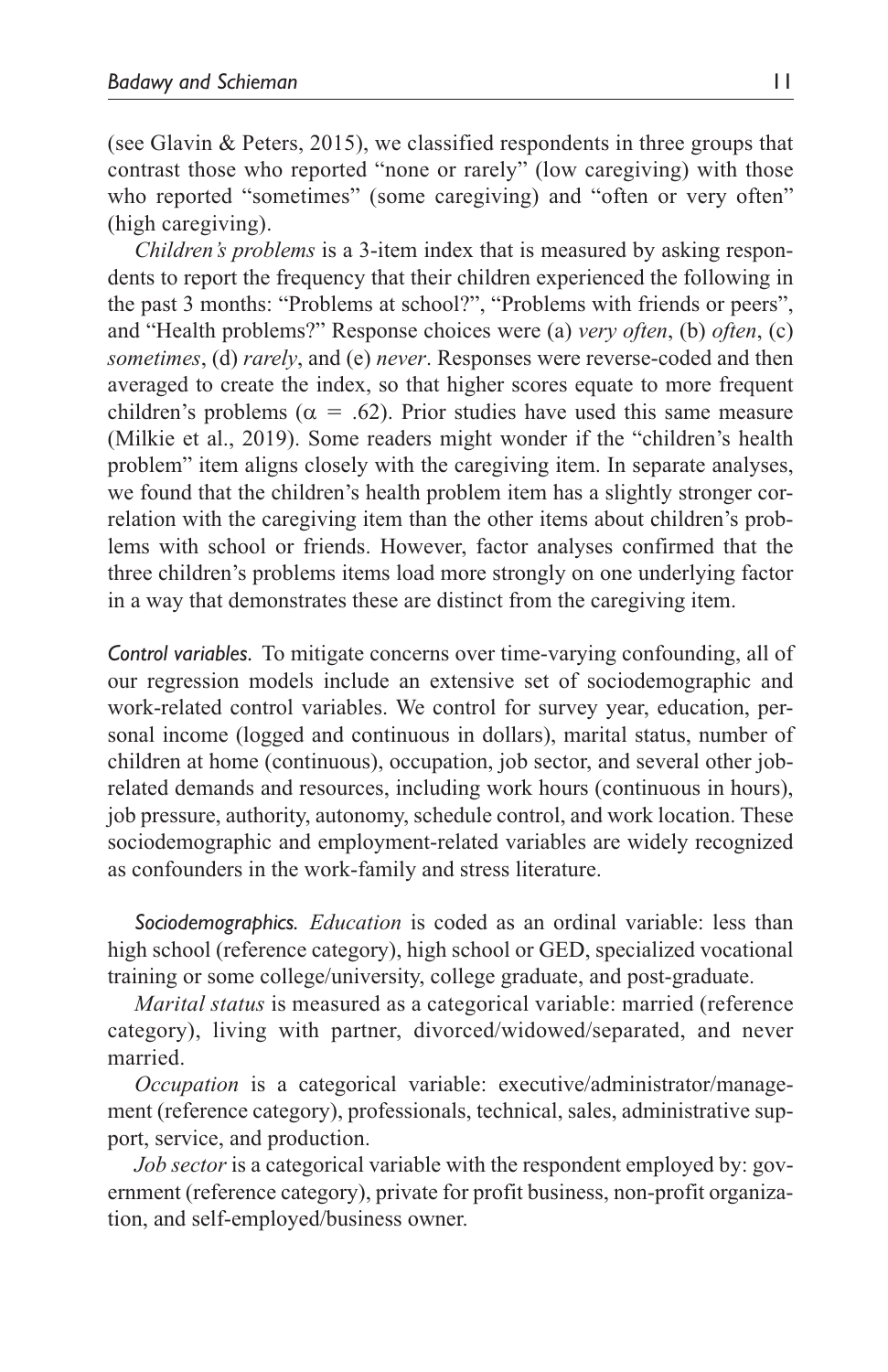*Job qualities. Job pressure* is a three-item index that assessed the frequency of the following experiences in the past 3 months: "How often did you feel overwhelmed by how much you had to do at work?", "How often did you have to work on too many tasks at the same time?", and "How often did the demands of your job exceed the time you have to do the work?" Response choices were: (a) *very often*, (b) *often*, (c) *sometimes*, (d) *rarely*, and (e) *never*. The items were reverse-coded and then averaged to create the job pressure index, whereby higher scores indicate more job pressure ( $\alpha$ =.85).

*Job authority* is measured as a three-item index. Respondents were asked, "At your job, do you supervise or manage other people?", "Do you influence or set the rate of pay received by others?", "Do you have the authority to hire or fire others?" We coded "no" responses as 0 and "yes" responses as 1. We summed these responses to create the job authority index, such that higher scores indicate more job authority ( $\alpha$ =.69).

*Job autonomy* is a three-item index that asked respondents the extent to which they agree or disagree with the following statements: "I have the freedom to decide what I do on my job", "It is basically my own responsibility to decide how my job gets done", and "I have a lot of say about what happens on my job". Response choices are (a) *strongly agree*, (b) *somewhat agree*, (c) *somewhat disagree*, and (d) *strongly disagree*. The responses were reversecoded and then averaged to create the job autonomy index; higher scores indicate more job autonomy ( $\alpha = .78$ ).

*Schedule control* is measured as a two-item index. The first question asks, "How much control do you have in scheduling your work hours?" Response choices are: (a) *complete control*, (b) a *lot*, (c) *some*, (d) *very little*, and (e) *none*. The second question asks: "Who usually decides when you start and finish work each day at your main job?" Response choices include: (a) *someone else*, (b) *you are able to decide within limits*, and (c) *you are entirely free to decide*. After reverse-coding responses to the first question, these items were standardized and then averaged; higher scores indicate more schedule control ( $\alpha = .77$ ).

*Work location* is measured as a categorical variable: mainly away from home at a fixed location (reference group), mainly at home, mainly on the road, at various client or customer locations, or something else.

#### *Analytic Plan*

We use fixed effects analyses to test several models predicting family-towork conflict. All models include the full set of control variables. In Table 2, Model 1 tests the direct effects of changes in family contact on changes in family-to-work conflict. Next, in Models 2–5, we examine whether the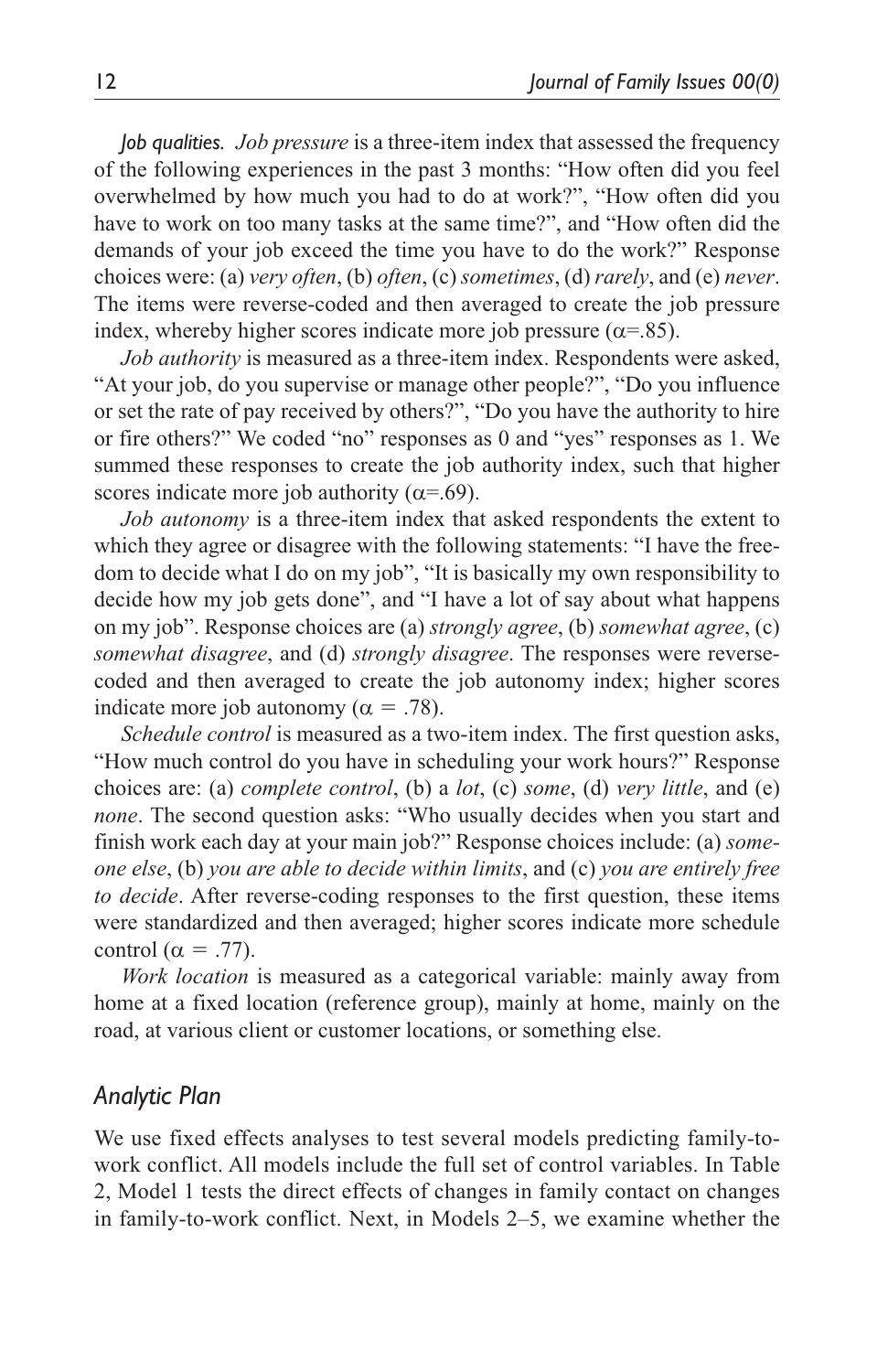association between family contact and family-to-work conflict differs across gender and levels of financial strain, caregiving responsibilities, and children's difficulties. Finally, we use three-way interactions to test gender differences in how financial strain, caregiving responsibilities, and difficulties with children shape the relationship between family contact and family-to-work conflict over time. The Hausman test was used to determine whether random effects models were more appropriate than fixed effects models. Each test revealed that variables comprising the time-invariant error term were correlated with the predictors in the model, indicating that the random effects models would be biased, so we opted for fixed effects models (results available upon request). To handle missing data, our analyses use multiple imputation by chained equations (MICE) with ten imputations. The outcome variable was used in the imputation procedure, but fixed effects regressions only used cases without missing values on the outcome variable (Von Hippel, 2007).

### **Results**

All descriptive statistics for the Wave 1 and pooled (Wave 1 to Wave 4) variables are displayed in Table 1. Analyses shown in Table 2 estimate the focal association between family contact and family-to-work conflict. In Model 1, we observe that when individuals increase their level of family contact over time, this is associated with increases in family-to-work conflict ( $b = .086$ ,  $SE = .009$ ,  $p < .001$ ), net of all controls for sociodemographic characteristics and job qualities. This pattern supports Hypothesis 1: Frequent family contact at work represents a stressor that is linked to inter-role conflict between family and work. In addition, increases in financial strain and caregiving are associated with elevated levels of family-to-work conflict.

Moreover, in Models 2 through 5, we test whether the positive association between family contact and family-to-work conflict depends on gender, financial strain, caring responsibilities, and difficulties with children. In Model 2, we test potential gender differences in the focal association between family contact and family-to-work conflict. Though family contact is positively associated with family-to-work conflict, we observe that this is even stronger for women relative to men ( $b = .050$ , SE = .018, p < .01). We display this interaction effect in Figure 1, with predicted values of changes in family-to-work conflict across family contact and gender.

Model 3 shows that increases in financial strain amplifies the positive association between family contact and family-to-work conflict over time (*b*  $= .017$ , SE  $= .009$ ,  $p < .05$ ). This indicates that increases in family contact at work are associated with even greater family-to-work conflict among those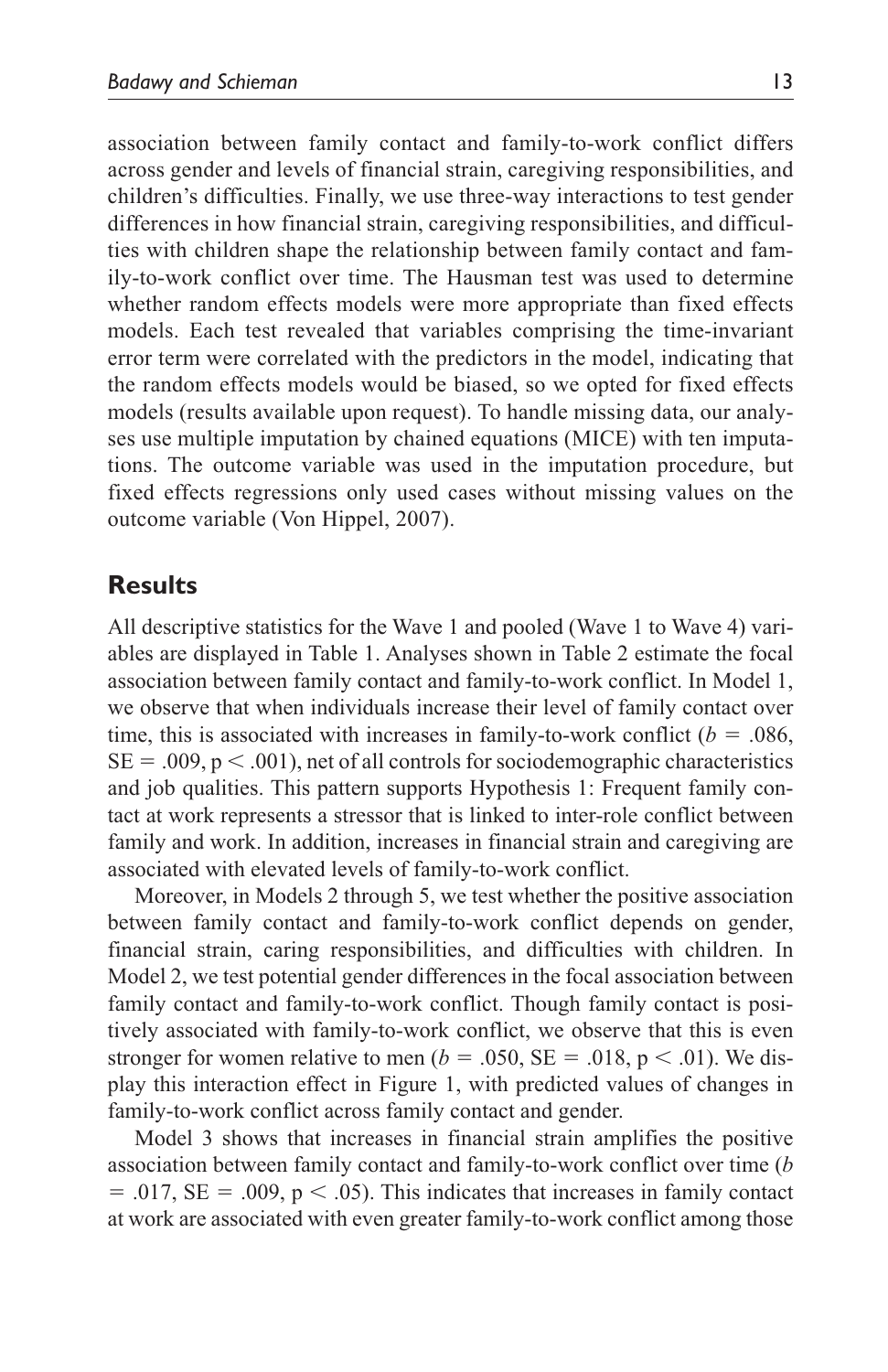|                                  | Wave I  |      | Pooled Wave 1 to 4 |      |
|----------------------------------|---------|------|--------------------|------|
| Variables                        | M or %  | SD   | M or %             | SD   |
| Dependent Variable               |         |      |                    |      |
| Family-to-work conflict (1-5)    | 1.85    | .76  | 1.87               | .78  |
| <b>Explanatory Variables</b>     |         |      |                    |      |
| Family contact (1-5)             | 2.49    | .96  | 2.50               | .95  |
| Financial strain                 | $-.033$ | .80  | 0.00               | .85  |
| Low caregiving                   | 58.34%  |      | 58.01%             |      |
| Some caregiving                  | 20.81%  |      | 21.43%             |      |
| High caregiving                  | 20.85%  |      | 20.57%             |      |
| Children's problems              | 1.85    | .73  | 1.87               | .71  |
| Women                            | 59.17%  |      | 59.18%             |      |
| Education:                       |         |      |                    |      |
| High school                      | 17.41%  |      | 15.24%             |      |
| Vocational training/some college | 25.10%  |      | 25.43%             |      |
| College grad                     | 36.07%  |      | 36.77%             |      |
| Post-grad                        | 15.06%  |      | 17.09%             |      |
| Logged personal income           | 10.63   | 1.01 | 10.79              | .87  |
| Marital status:                  |         |      |                    |      |
| Living with partner              | 15.00%  |      | 14.57%             |      |
| Div./Sep./Wid.                   | 15.89%  |      | 15.39%             |      |
| Never married                    | 17.59%  |      | 15.40%             |      |
| Children at home (0-7)           | 0.80    | 1.08 | 0.77               | 1.06 |
| Occupation:                      |         |      |                    |      |
| Professionals                    | 31.38%  |      | 28.88%             |      |
| Technical                        | 15.42%  |      | 18.59%             |      |
| <b>Sales</b>                     | 7.01%   |      | 6.13%              |      |
| Admin support                    | 8.95%   |      | 7.18%              |      |
| Service                          | 12.59%  |      | 11.27%             |      |
| Production                       | 14.16%  |      | 12.36%             |      |
| Sector:                          |         |      |                    |      |
| Private for-profit               | 47.49%  |      | 45.71%             |      |
| Non-profit organization          | 6.66%   |      | 7.11%              |      |
| Self-employed                    | 15.87%  |      | 15.65%             |      |
| Work location:                   |         |      |                    |      |
| Mainly at home                   | 8.19%   |      | 8.77%              |      |
| Mainly on the road               | 4.63%   |      | 4.71%              |      |
| Client/customer locations        | 11.21%  |      | 10.72%             |      |

**Table 1.** Descriptive Statistics (Means, Percentages, and Standard Deviations).

*(continued)*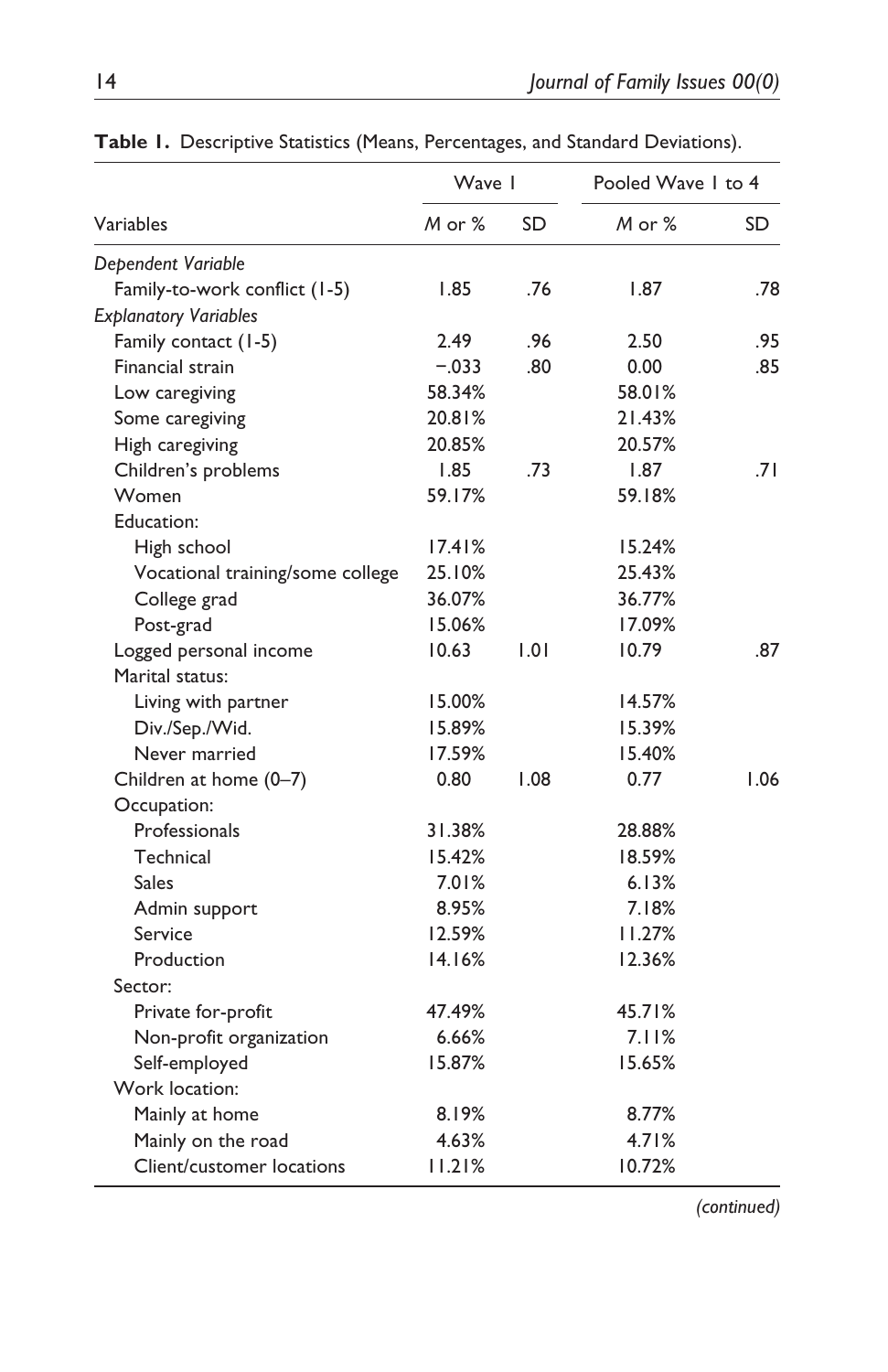|                         | Wave 1  |       | Pooled Wave 1 to 4 |       |
|-------------------------|---------|-------|--------------------|-------|
| Variables               | M or %  | SD    | M or %             | SD    |
| Something else          | 1.64%   |       | 0.61%              |       |
| Work hours              | 39.24   | 13.17 | 38.81              | 12.75 |
| Autonomy $(1-4)$        | 2.93    | ا 8.  | 2.94               | .80   |
| Schedule control        | $-.013$ | .88   | 0.00               | 0.90  |
| $ $ ob pressure $(1-5)$ | 3.06    | 1.10  | 3.04               | 1.08  |
| Job authority (0-3)     | .89     | 1.03  | .90                | 1.04  |

#### **Table 1. (continued)**

*Note.* Ranges are reported in parentheses beside the variable name.

with intensifying strains associated with financial matters. Stated differently, if we randomly selected any two individuals in our sample who experienced an increase in the frequency of family contact over time, the worker who also experienced larger increases in financial strain is more likely to experience elevated levels of family-to-work conflict. This finding supports Hypothesis 3 and its depiction of stress amplification.

In Model 4, we test whether caregiving responsibilities exacerbate the association between family contact and family-to-work conflict. Increases in family contact are associated with even higher levels of family-to-work conflict for Canadian workers who provide high levels of caregiving  $(b = .042, SE = .017, p < .05)$ , relative to fewer caregiving responsibilities. Figure 2 illustrates this interaction pattern, with predicted values of changes in family-to-work conflict across family contact and low and high levels of caregiving. In contrast to high caregiving, moderate levels of caregiving do not influence the nature of the association between family contact and family-to-work conflict.

Finally, in Model 5, we restrict the sample to parents in order to examine the moderating effect of children's difficulties on the relationship between family contact and family-to-work conflict. We find that increasing children's difficulties over time amplifies the positive association between family contact and family-to-work conflict ( $b = .035$ , SE = .015,  $p < .05$ ). Specifically, the positive association between family contact and family-to-work conflict is significantly stronger among individuals who report having increased difficulties with children. Supplemental analyses (not shown) reveal that this interaction effect holds net of the degree to which parents divide their childcare tasks (e.g., getting children ready for daycare or school, helping with homework, and organizing family activities) and the perceived fairness in the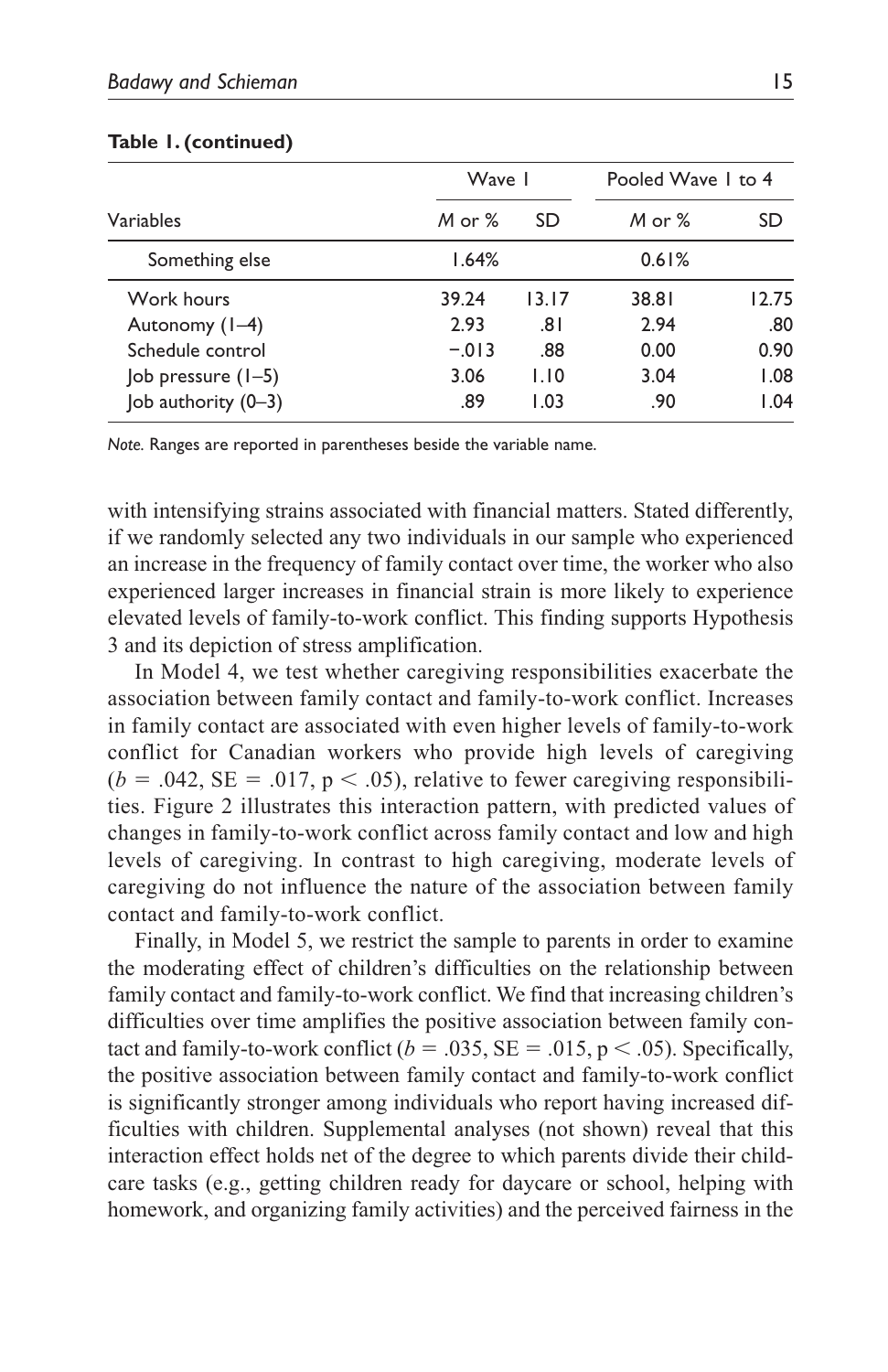|                                                                                                                                                                                                                                                                                             | Total Sample<br>$(n = 15, 159)$                                           | Total Sample<br>$(n = 15, 159)$                                | Total Sample<br>$(n = 15, 159)$                                | Total Sample<br>$(n = 15, 159)$                                                         | Parents Only<br>$(n = 6, 193)$                                                                   |
|---------------------------------------------------------------------------------------------------------------------------------------------------------------------------------------------------------------------------------------------------------------------------------------------|---------------------------------------------------------------------------|----------------------------------------------------------------|----------------------------------------------------------------|-----------------------------------------------------------------------------------------|--------------------------------------------------------------------------------------------------|
|                                                                                                                                                                                                                                                                                             | Model                                                                     | Model 2                                                        | Model 3                                                        | Model 4                                                                                 | Model 5                                                                                          |
| Family contact                                                                                                                                                                                                                                                                              | $086***$                                                                  | $.084***$                                                      | $.080***$                                                      | $.056***$                                                                               | 028                                                                                              |
|                                                                                                                                                                                                                                                                                             |                                                                           |                                                                |                                                                |                                                                                         |                                                                                                  |
| Financial strain                                                                                                                                                                                                                                                                            |                                                                           |                                                                |                                                                |                                                                                         |                                                                                                  |
|                                                                                                                                                                                                                                                                                             | $(009)$<br>$(012)$<br>$(012)$<br>$(017)$<br>$(017)$<br>$(018)$<br>$(019)$ | $(009)$<br>$(010)$<br>$(010)$<br>$(010)$<br>$(000)$<br>$(000)$ | $(011)$<br>$(012)$<br>$(012)$<br>$(045)$<br>$(045)$<br>$(045)$ | $(0.014)$<br>$(0.012)$<br>$(0.017)$<br>$(0.017)$<br>$(0.017)$<br>$(0.017)$<br>$(0.017)$ |                                                                                                  |
| Some caregiving                                                                                                                                                                                                                                                                             |                                                                           |                                                                |                                                                |                                                                                         |                                                                                                  |
|                                                                                                                                                                                                                                                                                             |                                                                           |                                                                |                                                                |                                                                                         |                                                                                                  |
| High caregiving                                                                                                                                                                                                                                                                             |                                                                           |                                                                |                                                                |                                                                                         |                                                                                                  |
|                                                                                                                                                                                                                                                                                             | (610, 0)                                                                  | (610, 1)                                                       | 048                                                            | (610, 1)                                                                                |                                                                                                  |
| Difficult Children                                                                                                                                                                                                                                                                          |                                                                           |                                                                |                                                                |                                                                                         | $(0.032)$<br>$0.96$<br>$0.057$<br>$0.076$<br>$0.033$<br>$0.033$<br>$0.037$<br>$0.048$<br>$0.048$ |
|                                                                                                                                                                                                                                                                                             |                                                                           |                                                                |                                                                |                                                                                         |                                                                                                  |
| Family contact x Financial strain                                                                                                                                                                                                                                                           |                                                                           | $rac{1}{2}$<br>(009)                                           |                                                                |                                                                                         |                                                                                                  |
| Family contact x Some caregiving                                                                                                                                                                                                                                                            |                                                                           |                                                                |                                                                |                                                                                         |                                                                                                  |
|                                                                                                                                                                                                                                                                                             |                                                                           |                                                                |                                                                |                                                                                         |                                                                                                  |
| Family contact x High caregiving                                                                                                                                                                                                                                                            |                                                                           |                                                                | $-0.017$<br>$-0.017$<br>$-0.017$                               |                                                                                         |                                                                                                  |
|                                                                                                                                                                                                                                                                                             |                                                                           |                                                                |                                                                | $.050**$                                                                                |                                                                                                  |
| Family Contact x Gender                                                                                                                                                                                                                                                                     |                                                                           |                                                                |                                                                | (018)                                                                                   |                                                                                                  |
| Family contact x Difficult children                                                                                                                                                                                                                                                         |                                                                           |                                                                |                                                                |                                                                                         | $035*$                                                                                           |
|                                                                                                                                                                                                                                                                                             |                                                                           |                                                                |                                                                |                                                                                         | (.015)                                                                                           |
| (education, personal income, marital status, number of children at home, occupation, and iob sector), and working conditions (work hours, iob<br>Note. Standard errors are in parentheses. All models adjust for survey year and time-varying confounders: sociodemographic characteristics |                                                                           |                                                                |                                                                |                                                                                         |                                                                                                  |

Table 2. Fixed Effects Regressions of Family-to-work Conflict on Family Contact. **Table 2.** Fixed Effects Regressions of Family-to-work Conflict on Family Contact. (education, personal income, marital status, number of children at home, occupation, and job sector), and working conditions (work hours, job 0  $\overline{\phantom{a}}$ pressure, job autonomy, schedule control, job authority, and work location). \**p*<.05, \*\**p*<.01, \*\*\**p*<.001 (two-tailed test).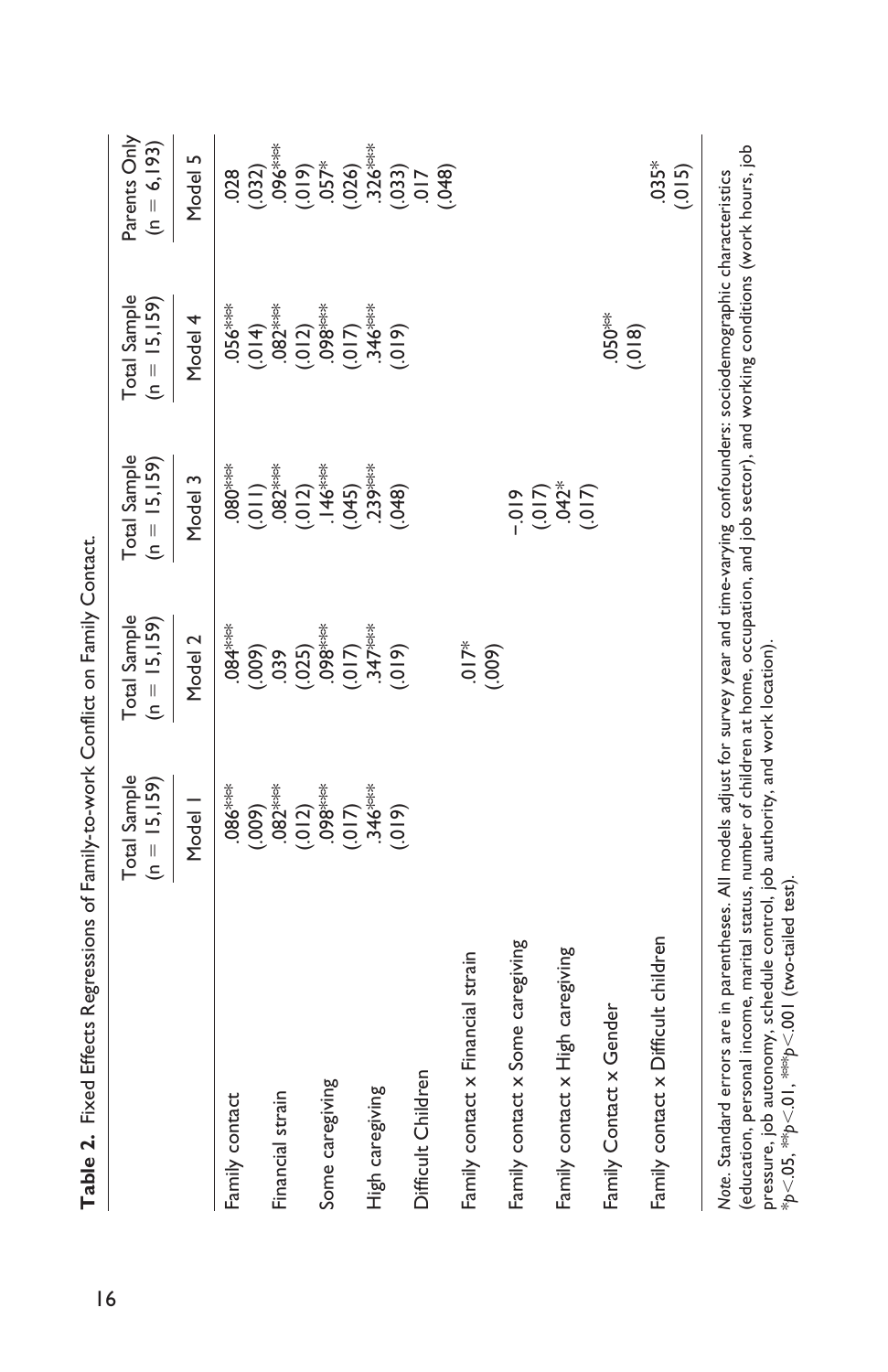

**Figure 1.** Predicted value of changes in family-to-work conflict (varying by changes in family contact and gender), with all covariates held at their means.



**Figure 2.** Predicted value of changes in family-to-work conflict (varying by changes in family contact and caregiving), with all covariates held at their means.

division of these parenting tasks. Notably, this interaction effect also holds net of caregiving responsibilities, as well as in additional analyses that excludes caregiving responsibilities (these supplemental analyses and results are available upon request).

We also tested three-way interaction terms for gender differences in how financial strain, caregiving, and children's difficulties moderate the association between family contact and family-to-work conflict. No gender differences in the stress amplification or cost-of-caring were found (results not shown, but available upon request). In addition, we tested whether parental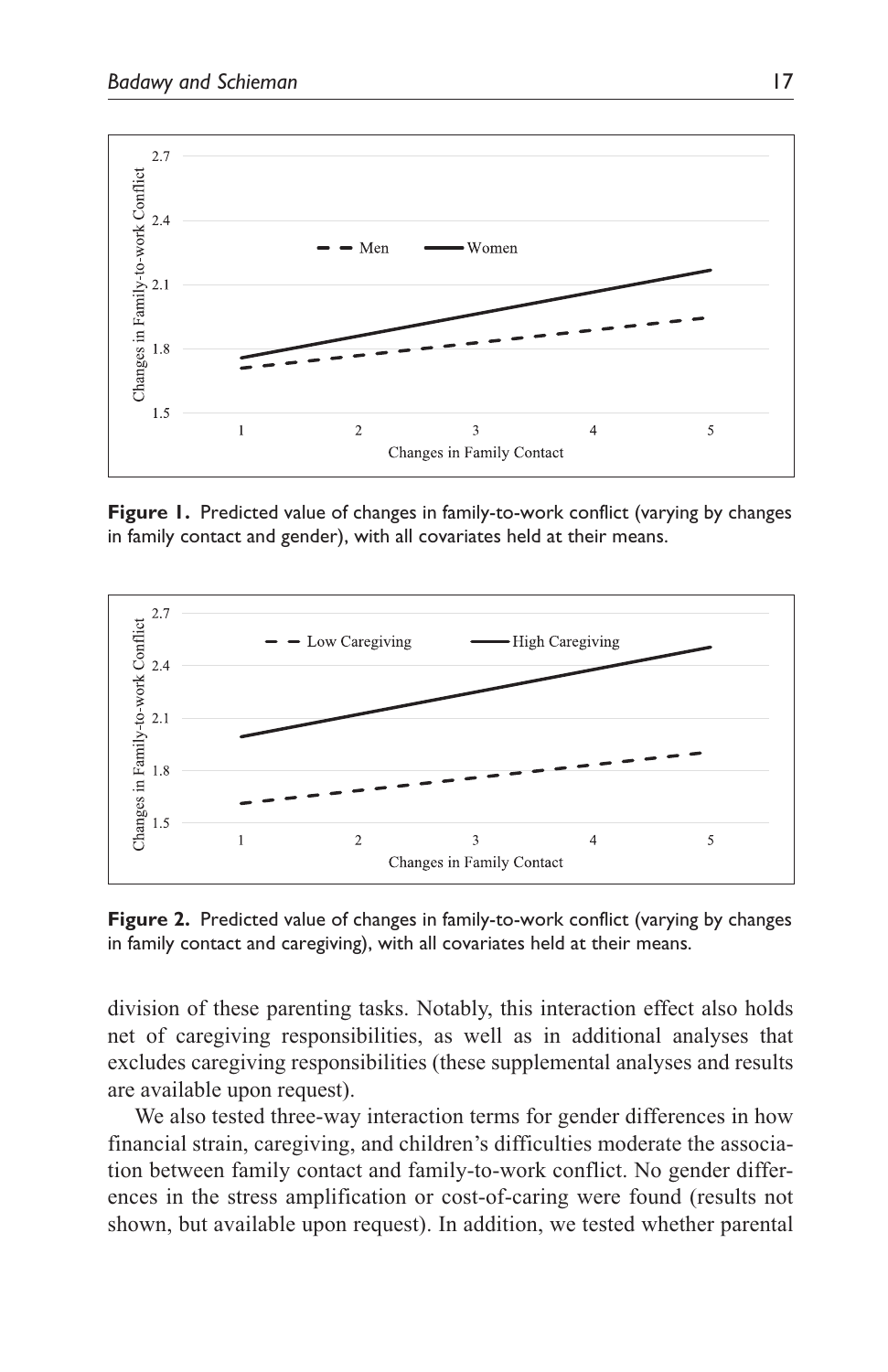status was an influential contingency in the focal association between family contact and family-to-work conflict, and may even shape how gender, financial strain, and caregiving moderate the focal association. We found no significant parental status differences in any of these two- and three-way interactions—therefore, our observations seem to generalize in similar ways to both parents and non-parents.

## **Discussion**

Understanding the configuration of the border between family and work and how individuals and their families change the way they manage this border over time—are crucial given their potential consequences for role functioning and inter-role conflict. However, most research to date has focused on the direction of work permeating into the home domain and interfering with the family role. In this paper, we investigate a relatively understudied phenomenon: the relationship between increases in family contact at work over time and family-to-work conflict. Then, we elaborate on that focal association by testing for key contingencies in that process, specifically focusing on gender, financial strain, caregiving, and children's problems. While we discover that increases in family contact over time are positively associated with family-to-work conflict, we also demonstrate that this focal association is stronger for women, and for those with more financial strain, caregiving duties, and difficulties with children.

Though family contact may be seen as benign and perhaps even welcome, we find that it may also channel demands that potentially disrupt the work role. Increases in the frequency of family contact at work over time implies the implementation of a weaker and more permeable border between family and work that may come with benefits of flexibility, but it also potentially fragments what would have been undivided attention to the work role. This finding supports the theoretical claim that workers internalize the ideal worker norm of their workplace, such that workers recognize how changes in activities may impede their concentration or effort in the work role over time—including increasing the level of family contact they might have while at work (Paulin et al., 2017). That is, when non-work-related matters increasingly permeate into the work domain, an ideal worker might be more likely to perceive this activity as interfering with their ability to meet the expectations of their work role (Dumas & Sanchez-Burks, 2015). Though in current times it is becoming a more common practice to blur the boundaries between work and family roles, this finding implies that a strong border between family and work that keeps these domains segmented may offer some protection from inter-domain conflicts. On the other hand, if workers perceive their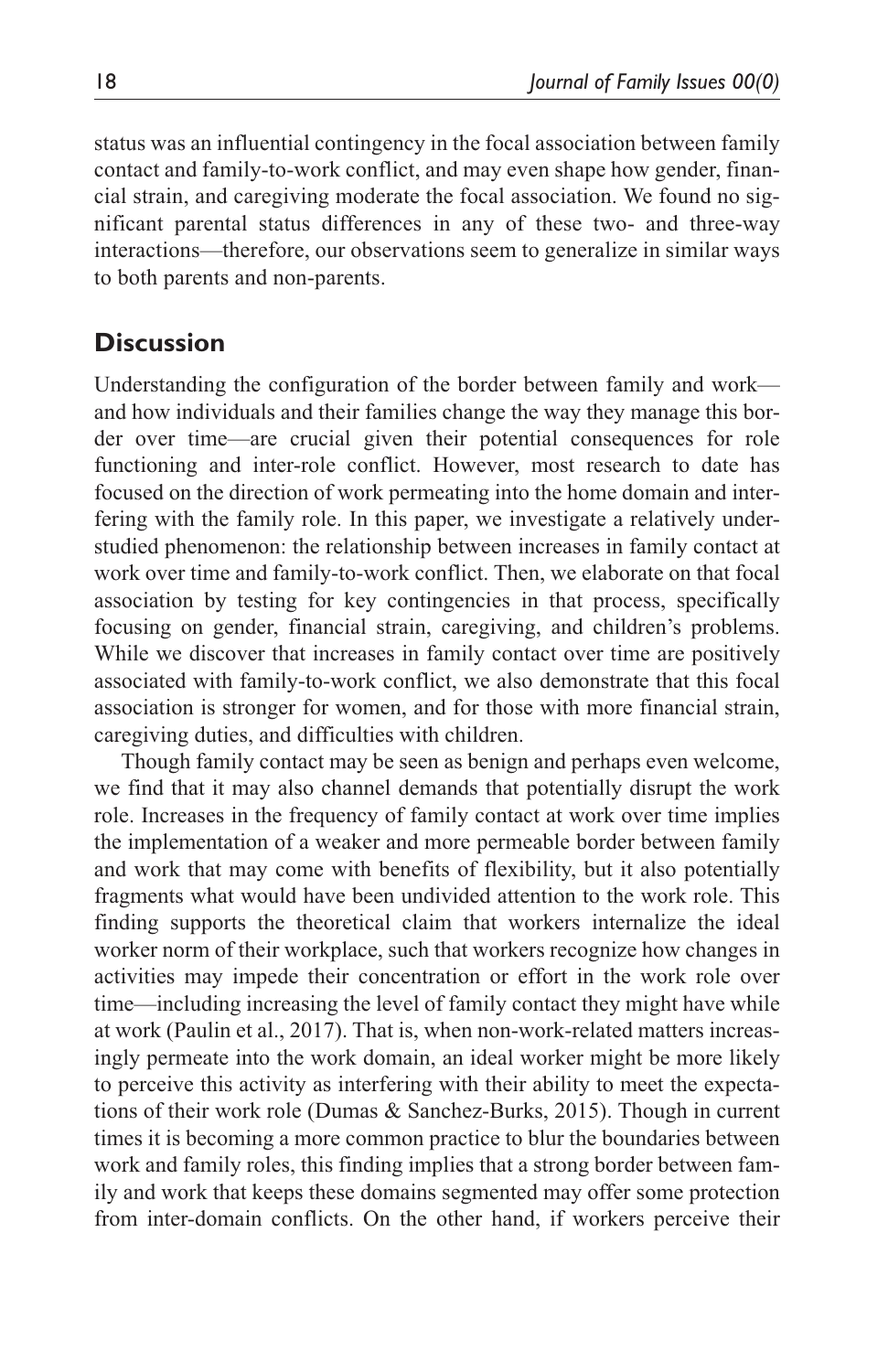workplaces as more family-friendly and tolerant of family contact, then this may relax or alter the ideal worker norm and alleviate some of the conflict that arises when family and work roles become more integrated. Though we cannot address the influence of family-friendly workplace norms and practices given data limitations, future research should address the influence of family-friendly workplaces on workers' engagement in family contact, and how these different workplace contexts change the ideal worker norm and therefore shape the consequences of family contact on the work role. Moreover, future research might also consider how individuals' preferences to integrate or segment their work and family lives may shape not only the regularity of family contact at work but also its association with family-towork conflict. Here it is critical to recognize how preferences may condition the effectiveness of workplace policies and practices designed to help workers manage their work and family roles—and whether or not workers even consider using these policies.

One lingering question is: Are there any differences in the association between family contact and family-to-work conflict that depend on whether the contact with family members was initiated or received? To address that question, supplemental analyses (not shown) reveal that when these items are considered individually, we found that increases in both initiating and responding to family contact have positive associations with family-to-work conflict over time. However, increases in initiating family contact is no longer significantly associated with family-to-work conflict once we statistically control for responding to family contact. In contrast, increases in responding to family contact over time is still associated with elevations in family-towork conflict after controlling for the frequency individuals initiate family contact. Though some caution should be exercised over the interpretation of these results, these findings add further nuance to the determinants of familyto-work conflict. When workers initiate contact with their family members, this may still involve some stress from violating the ideal worker norm and could affect their functioning in the work role. However, when initiating family contact they have more control over the timing of the contact and they can better prepare themselves mentally which might be relatively more conducive to their work role than when they have to respond to family contact at a moment's notice. Therefore, initiating family contact and having more control over the timing of these permeations might be less harmful for workrelated functioning than when having to abruptly respond to family calls without warning.

One other major contribution of our study involves gender difference: The detrimental association between family contact and family-to-work conflict is stronger among women, compared to men. Despite advances in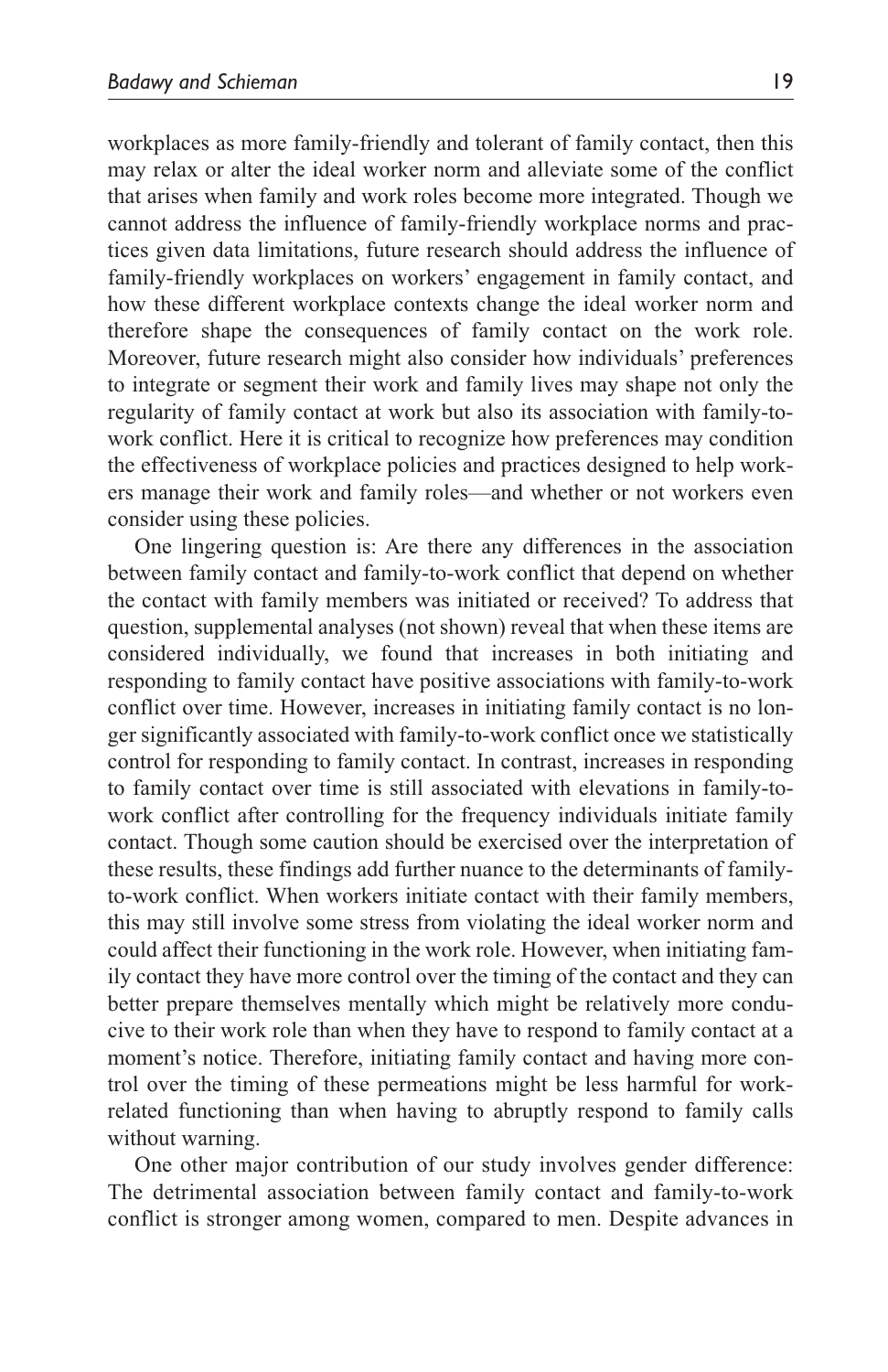their careers, women may still be expected to be the primary contact for all family-related matters—even while they are at work. In line with the family-devotion schema and gender role expectations, women may feel a stronger sense of obligation to take the call with family members at work regardless of the potential consequences for their work role. This pattern suggests that family-work borders may be more permeable for women relative to men pertaining to family contact at work. While speculative, it is possible that there are gender differences in how workers navigate the border between work and family, such that men and women diverge in when and how they respond to family contact at work. Both men and women may receive a high volume of calls and text messages from family members at work, but they can let these phone calls go to voicemail, read the text messages later, turn on silence mode, or even turn their phones off (Wajcman et al., 2008). If men are more likely than women to exercise these types of control over their family-work boundary (i.e., let phone calls from family members go to voicemail and then call back during their work break), then this may explain why family contact may not be as harmful to men's work role. Though we lack measures to test this idea explicitly, we encourage future research to examine any potential gender differences in the extent to which individuals exercise control over what permeates the family-work border. Collectively, we find the overarching gender difference in the association between family contact and family-to-work conflict over time, but no gender difference in the moderating roles of financial strain, caregiving responsibilities, and difficulties with children.

We find that financial strain exacerbates the positive association between family contact and family-to-work conflict. In line with the theoretical rationale of stress amplification (Minnotte, Minnotte, & Bonstrom, 2015; Young & Schieman, 2012), the stressful interruptions and distractions that family contact creates for the work role are even more harmful in the context of another pernicious stressor like financial strain. Financial strain likely induces a threatening uncertainty about the future that raises the prominence of the work role and taints the quality of family contact at work with more stressful undercurrents. Moreover, this result supports the theoretical predictions of border theory and the stress process model such that communicating with family at work may enable the stressful household condition of financial strain to more easily permeate the work sphere and create conflict between family and work (Clark, 2000; Pearlin et al., 1981). Some readers may wonder whether family contact mediates the association between financial strain and family-to-work conflict, such that financial strain increases family contact, which, in turn, increases familyto-work conflict. Separate analyses using fixed effects reveal that changes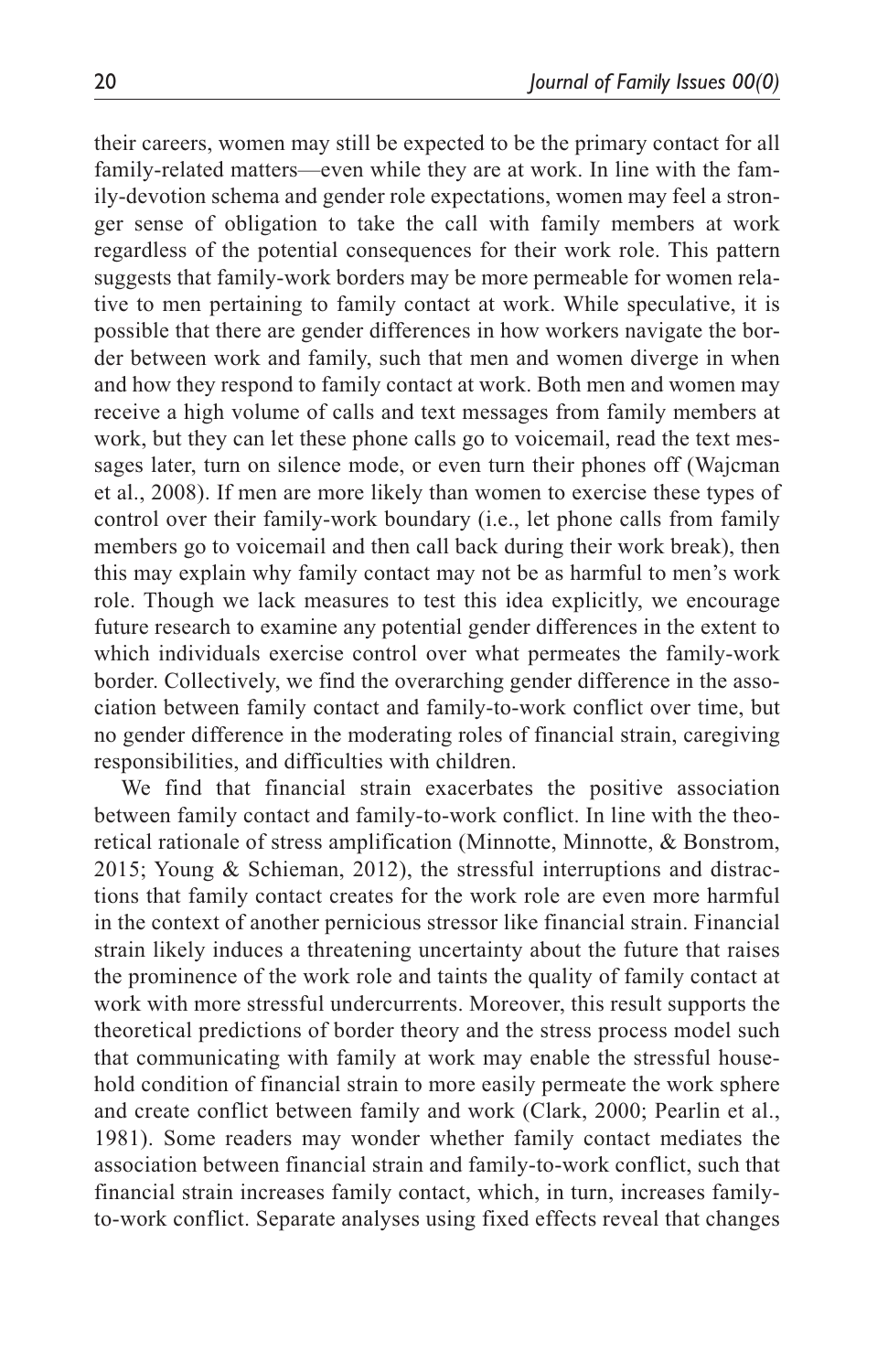in financial strain do not significantly predict changes in family contact (results available upon request). Taken together, this observation extends ideas about stress amplification in the stress process model and integrates it with scholarship on the family-work nexus by documenting how the household context of financial strain further problematizes the weak border between the family and work spheres.

The extent to which family contact increased family-to-work conflict was even stronger for those with more caring responsibilities—including caring for an unhealthy relative and managing children's problems. Our findings advance the theoretical arguments of border theory, cost-of-caring, and stress amplification by synthesizing these distinct perspectives to demonstrate that family contact at work makes it more likely that the stresses and burdens of a demanding caregiving role will permeate the work role. Being able to connect with family while at work is a form of a flexibility that is thought to help employees balance their work and family roles—particularly for those with more caregiving responsibilities (Duxbury & Higgins, 2013). Without this flexible arrangement, employees with demanding caregiving responsibilities likely struggle to reconcile their work and family roles, and may have to scale back on their work hours or even quit their jobs to take care of their family members (Statistics Canada, 2001). However, workers are often expected to be unencumbered by responsibilities outside of their work role (Dumas & Sanchez-Burks, 2015), so family contact at work may signal a violation of the ideal worker norm to employers and coworkers. Nevertheless, more research is needed to determine whether this may be better than the alternative of scaling back for employees with these demanding family roles, especially since this may take a toll on gender equality at the workplace as women are more likely than men to scale back on work for caregiving responsibilities (Duxbury  $\&$  Higgins, 2013). In line with this goal, we also encourage scholars to examine the potentially positive spillover effects of being able to connect with family while at work (Demerouti, Bakker, & Voydanoff, 2011). From a familylevel perspective, for instance, family contact at work may be especially beneficial for the worker's partner, their children, and other care-receivers (Paulin et al., 2017; Russo et al., 2018). These ideas indicate that the dynamic ways in which the family-work nexus is configured as segmented or integrated—and the different consequences produced by these arrangements—should be at the forefront of relevant policy suggestions for promoting work-family fit for Canadian women and men.

Before concluding, we wish to acknowledge two main limitations of the present study. First, we acknowledge that the causal ordering is not definitive. Though we rely on theory to suggest that family contact at work may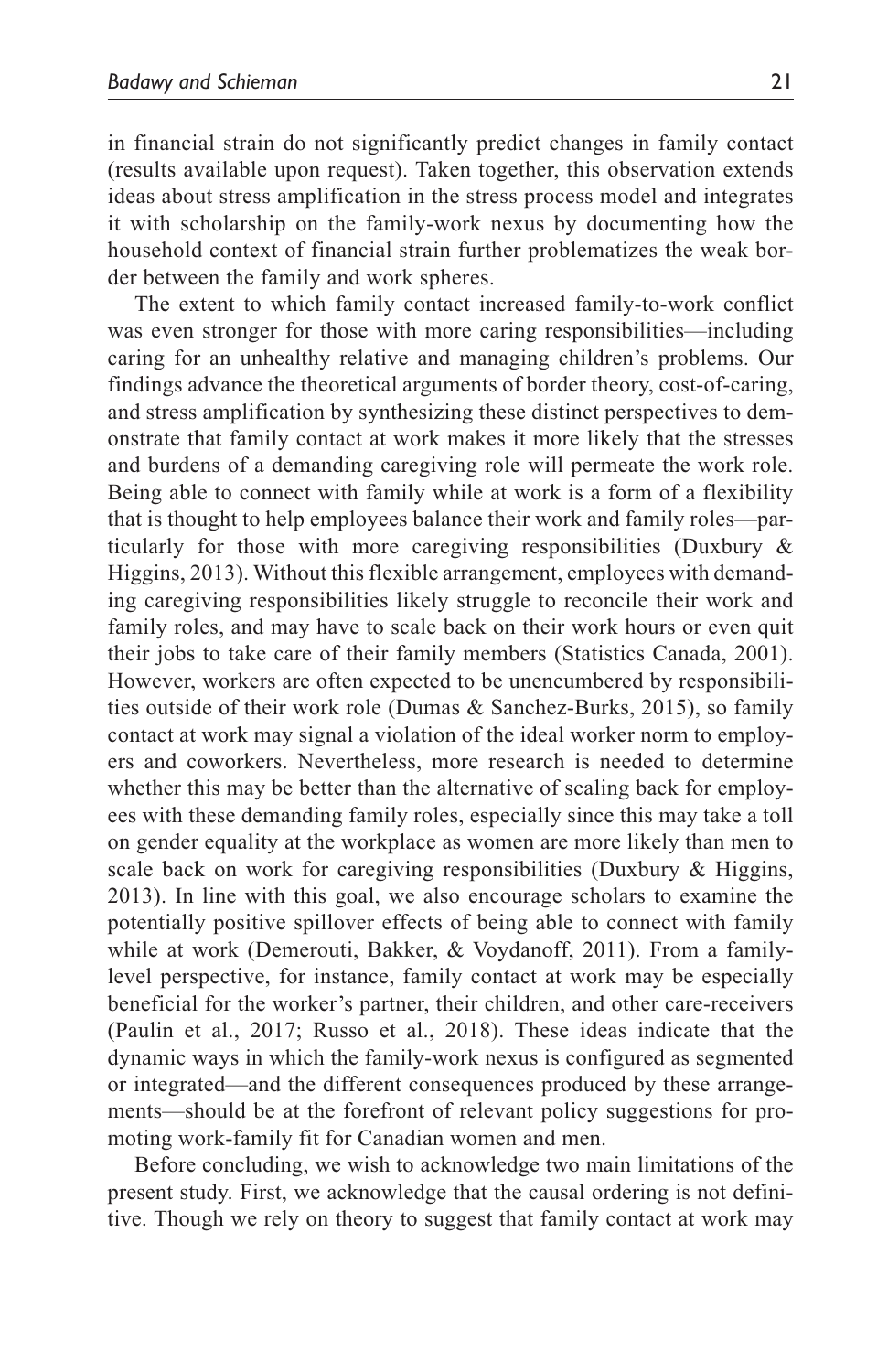generate family-to-work conflict, we cannot rule out reverse causality or reciprocal relationships. For instance, it is plausible that individuals who had a recent dispute with family may experience higher levels of family-towork conflict and therefore engage in more contact with their family at work to resolve it. Second, fixed effects analyses uses within-individual variation to estimate the coefficients, so our results do not generalize to individuals who report stable levels of family contact over the 6-year study period. However, these fixed effects techniques offer advantages as well, such as accounting for all unobserved, time-invariant confounders—including personal history, family background, and personality—that would have biased these results.

## **Conclusion**

Work-family scholarship has a long tradition of highlighting the importance of work-family balance for workers and families. More recently, these scholars identified how the border between family and work represents a salient factor in determining work-family balance. Family contact at work epitomizes the weak border between family and work. The present study advances work-family research by demonstrating that progressively permeating the work border with more family contact over time may increasingly detract from time, energy, and attention that would have been dedicated to the work role. Moreover, we find that women experience the consequences of family contact for family-to-work conflict more than men. Finally, using theoretical ideas of stress amplification and the cost of caring, the present study highlights three key family-related conditions that moderate the focal association. Increases in family contact lead to even higher levels of family-to-work conflict for those with financial strain, caregiving responsibilities for unhealthy relatives, and children with difficulties. Taken together, our findings illustrate the downsides of integrating family and work domains across central familyrelated conditions and gender.

#### **Declaration of Conflicting Interests**

The author(s) declared no potential conflicts of interest with respect to the research, authorship, and/or publication of this article.

#### **Funding**

The author(s) disclosed receipt of the following financial support for the research, authorship, and/or publication of this article: A grant award from the Canadian Institutes of Health Research (CIHR) supports this study (Funding Reference Number: MOP-102730; PI: Scott Schieman).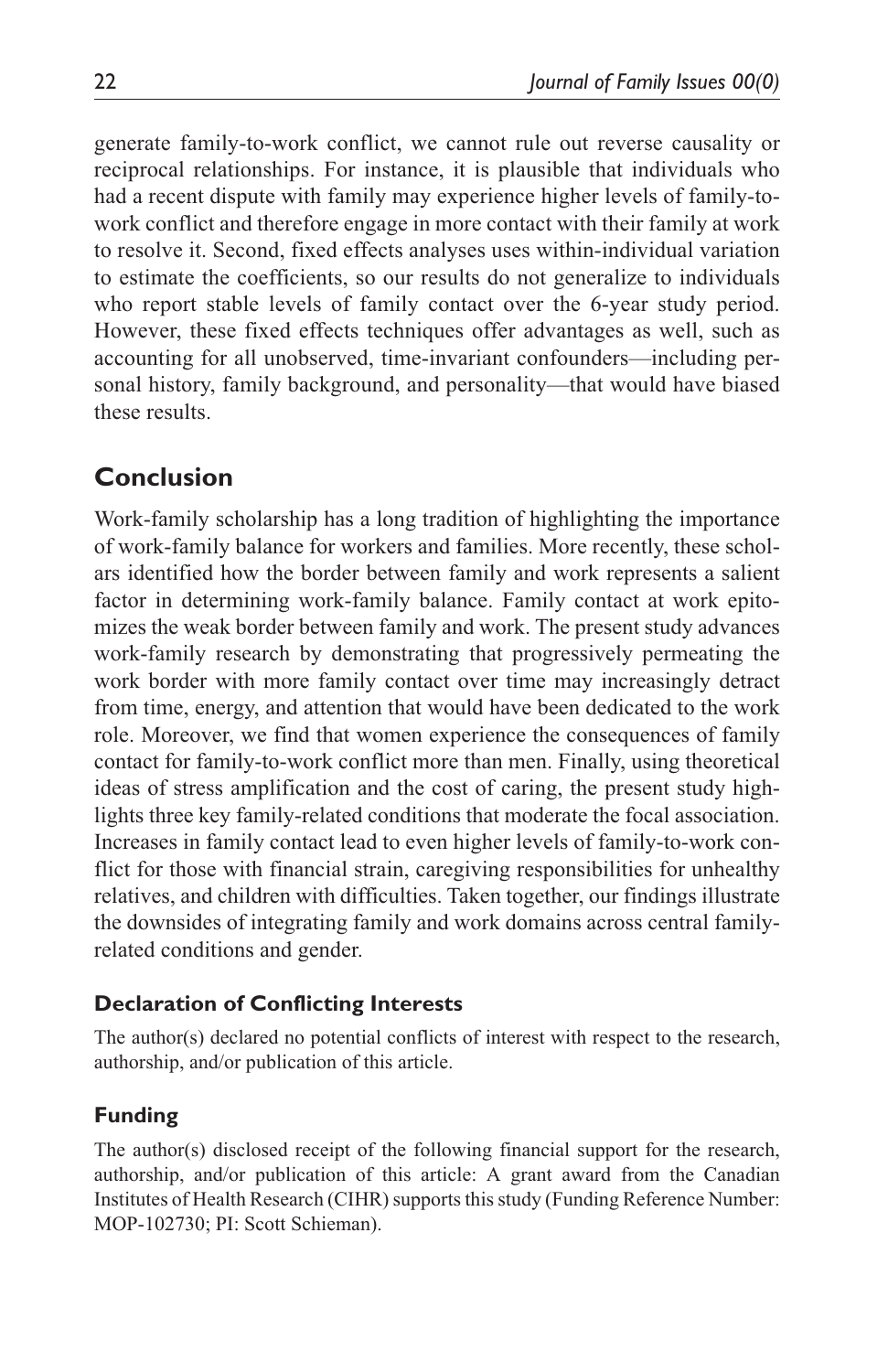#### **ORCID iD**

Philip J. Badawy **D** <https://orcid.org/0000-0001-8772-7859>

#### **References**

- Acker, J. (1990). Hierarchies, jobs, bodies: A theory of gendered organizations. *Gender & Society*, *4*(2), 139–158.
- Altomonte, G. (2016). Beyond being on call: Time, contingency, and unpredictability among family caregivers for the elderly. *Sociological Forum*, *31*(3), 642–662.
- Ashforth, B. E., Kreiner, G. E., & Fugate, M. (2000). All in a day's work: Boundaries and micro role transitions. *The Academy of Management Review*, *25*(3), 472-491.
- Bellavia, G., & Frone, M. R. (2005). Work–family conflict. In J. Barling, E. K. Kelloway, & M. R. Frone (Eds.), *Handbook of work stress* (pp. 113–147). Thousand Oaks, CA: SAGE Publications.
- Blair-Loy, M. (2003). *Competing devotions: Career and family among women financial executives*. Cambridge, MA: Harvard University Press.
- Breevaart, K., & Bakker, A. B. (2011). Working parents of children with behavioral problems: A study on the family-work interface. *Anxiety, Stress, & Coping*, *24*(3), 239–253.
- Brown, T. J., & Clark, C. (2017). Employed parents of children with disabilities and work family life balance: A literature review. *Child Youth Care Forum*, *46*, 857– 876.
- Chesley, N. (2005). Blurring boundaries? Linking technology use, spillover, individual distress, and family satisfaction. *Journal of Marriage and Family*, *67*(5), 1237–1248.
- Clark, S. C. (2000). Work/family border theory: A new theory of work/family balance. *Human Relations*, *53*(6), 747–770.
- Demerouti, E., Bakker, A. B., & Voydanoff, P. (2010). Does home life interfere with or facilitate job performance? *European Journal of Work and Organizational Psychology*, *19*(2), 128–149.
- Du, D., Derks, D., & Bakker, A. B. (2018). Daily spillover from family to work: A test of the work-home resources model. *Journal of Occupational Health Psychology*, *23*(2), 237–247.
- Dumas, T. L., & Sanchez-Burks, J. (2015). The professional, the personal, and the ideal worker: Pressures and objectives shaping the boundary between life domains. *The Academy of Management Annals*, *9*(1), 803–843.
- Duxbury, L., & Higgins, C. (2013). *Revisiting work-life issues in Canada*. Ontario: Carleton University, Sprott School of Business.
- Frone, M. R., Russel, M., & Cooper, M. L. (1992). Antecedents and outcomes of work-family conflict: Testing a model of the work-family interface. *Journal of Applied Psychology*, *77*(1), 65–78.
- Glavin, P., & Peters, A. (2015). The costs of caring: Caregiver strain and work-family conflict among Canadian workers. *Journal of Family and Economic Issues*, *36*, 5–20.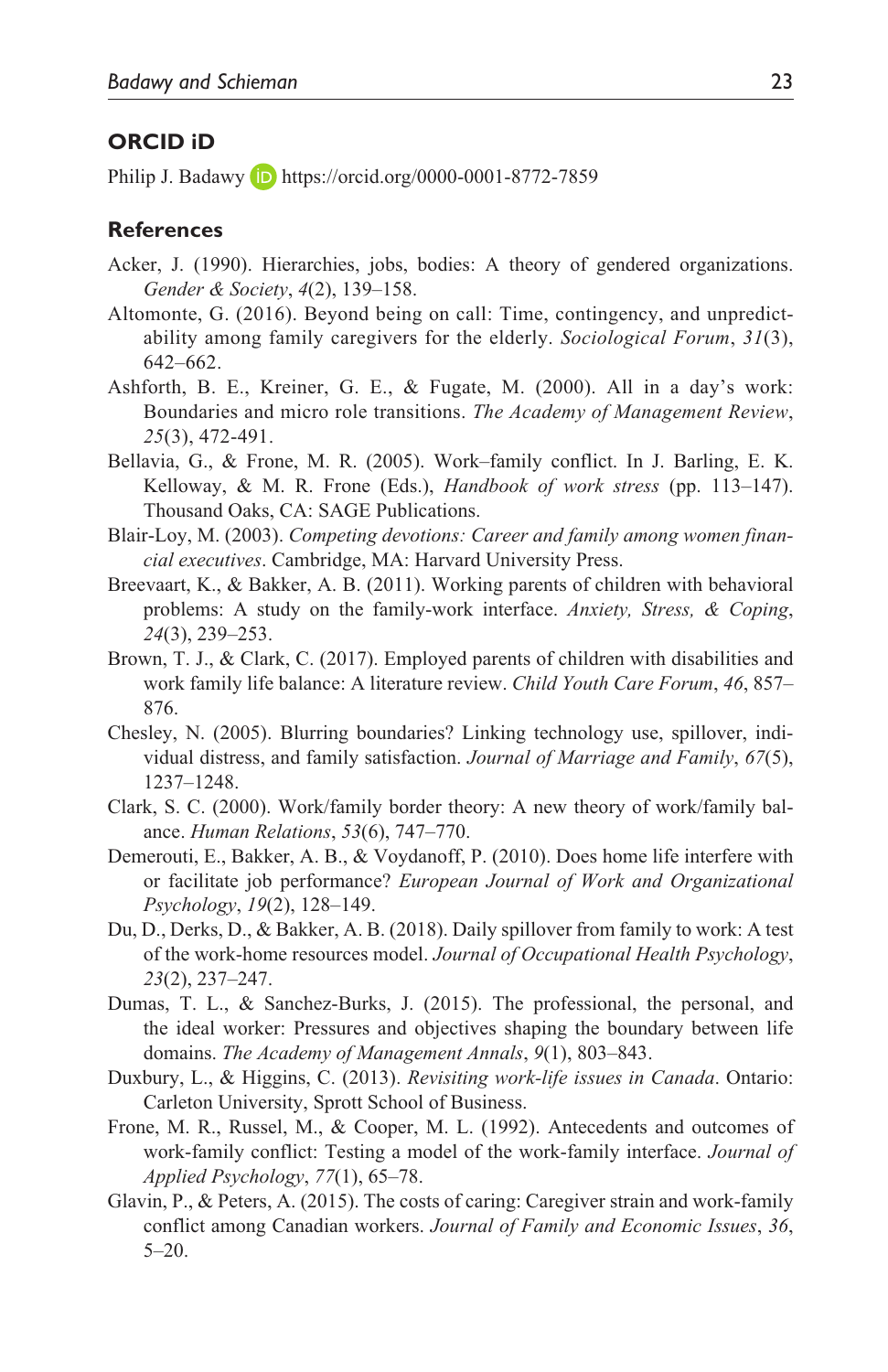- Glavin, P., & Schieman, S. (2012). Work-family role blurring and work-family conflict: The moderating influence of job resources and job demands. *Work and Occupations*, *39*(1), 71–98.
- Greenhaus, J. H., & Beutell, N. J. (1985). Sources of conflict between work and family roles. *Academy of Management Journal*, *10*(1), 76–88.
- Grzywacz, J. G., Rao, P., Woods, C. R., Preisser, J. S., & Gesler, W. M. (2005). Children's health and worker's productivity: An examination of family interference with work in rural America. *Journal of Occupational Health Psychology*, *10*(4), 383–392.
- Hays, S. (1996). *The cultural contradictions of intensive mothering*. New Haven, CT: Yale University Press.
- Hochschild, A. (1997). *The time bind*. New York: Metropolitan Books.
- Hupfer, M. E., & Detlor, B. (2007). Beyond gender differences: Self-concept orientation and relationship-building applications on the Internet. *Journal of Business Research*, *60*, 613–619.
- Jacobs, J. A., & Gerson, K. (2004). The time divide: Work, family, and gender inequality. Cambridge: Harvard University Press.
- Keene, J. R., & Reynolds, J. R. (2005). The job costs of family demands: Gender differences in negative family-to-work spillover. *Journal of Family Issues*, *26*(3), 275–299.
- Kelly, E. L., Moen, P., Oakes, M., Fan, W., Okechukwu, C., Davis, K. D., Hammer, L. B., Kossek, E. E., King, R. B., Hanson, G. C., Mierzwa, F., & Casper, L. M. (2014). Changing work and work-family conflict: Evidence from the work, family, and health network. *American Sociological Review*, *79*(3), 485–516.
- Kessler, R., & McLeod, J. (1984). Sex differences in vulnerability to undesirable life events. *American Sociological Review*, *49*, 620–631.
- Koltai, J., Bierman, A., & Schieman, S. (2018). Financial circumstances, mastery, and mental health: Taking unobserved time-stable influences into account. *Social Science & Medicine*, *202*, 108–116.
- Matthews, R. A., Booth, S. M., Taylor, C. F., & Martin, T. (2011). A qualitative examination of the work-family interface: Parents of children with autism spectrum disorder. *Journal of Vocational Behavior*, *79*, 625–639.
- Michel, J. S., Kotrba, L. M., Mitchelson, J. K., Clark, M. A., & Balts, B. B. (2011). Antecedents of work-family conflict: A meta-analytic review. *Journal of Organizational Behavior*, *32*, 689–725.
- Milkie, M. A., Nomaguchi, K., & Schieman, S. (2019). Time deficits with children: The link to parents' mental and physical health. *Society and Mental Health*, *9*, 277–295.
- Minnotte, K. L., Minnotte, M. C., & Bonstrom, J. (2015). Work-family conflicts and marital satisfaction among US workers: Does stress amplification matter? *Journal of Family and Economic Issues*, *36*, 21–33.
- Minnotte, K. L., & Yucel, D. (2017). Work-family conflict, job insecurity, and health outcomes among US workers. *Social Indicators Research*, *139*(2), 517–540.
- Morris, L. A. (2012). Testing respite effect of work on stress among mothers of children with special needs. *Journal of Family and Economic Issues*, *33*, 24–40.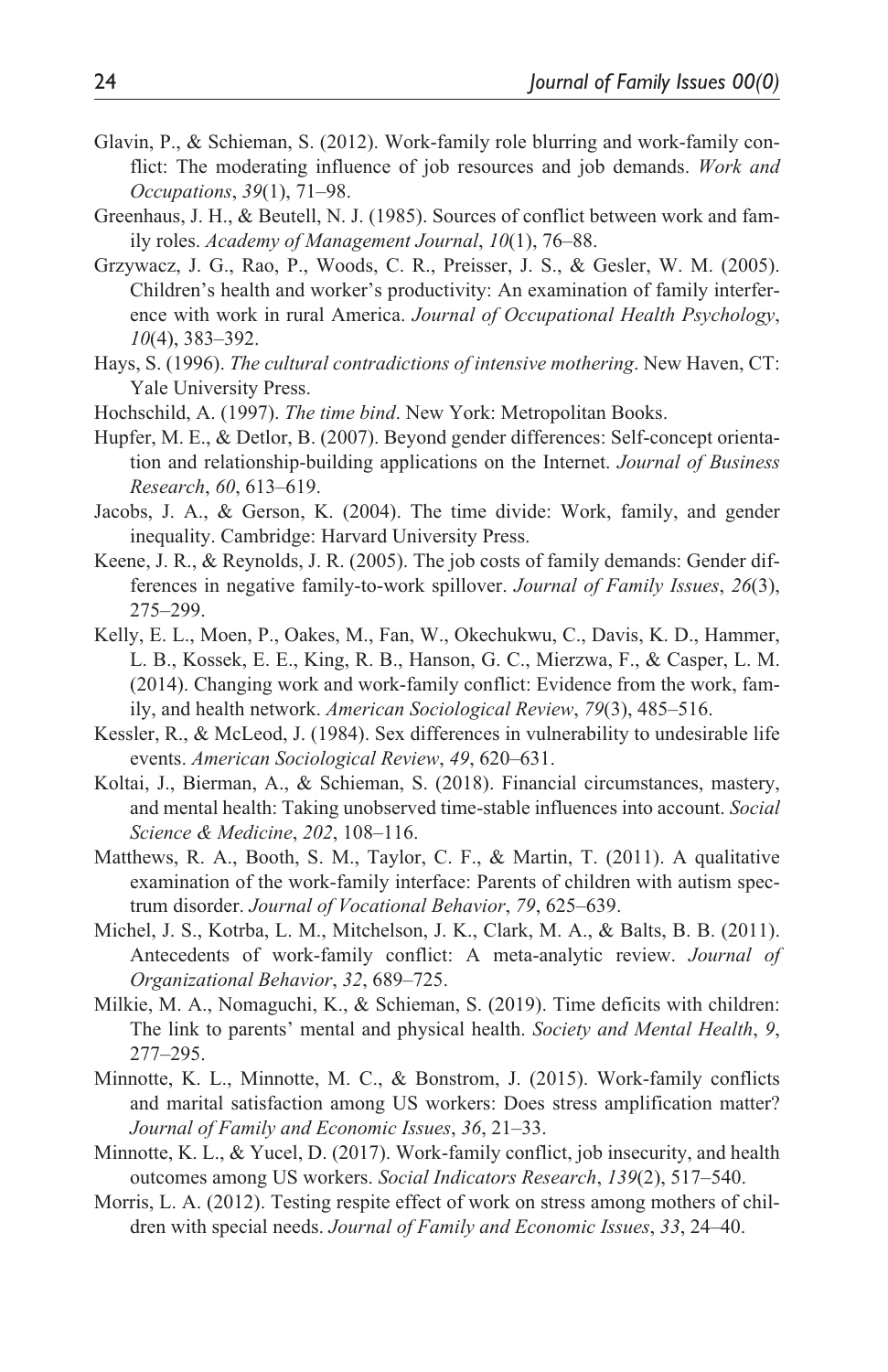- Nippert-Eng, C. E. (1996). *Home and work: Negotiating boundaries through everyday life*. Chicago: University of Chicago Press.
- Nohe, C., Michel, A., & Sonntag, K. (2014). Family-work conflict and job performance: A diary study of boundary conditions and mechanisms. *Journal of Organizational Behavior*, *35*, 339–357.
- Paulin, M., Lachance-Grzela, M., & McGee, S. (2017). Bringing work home or bringing family to work: Personal and relational consequences for working parents. *Journal of Family and Economic Issues*, *38*, 463–476.
- Pearlin, L. I. (1989). The sociological study of stress. *Journal of Health and Social Behavior*, *30*(3), 241–256.
- Pearlin, L. I., Menaghan, E. G., Lieberman, M. A., & Mullan, J. T. (1981). The stress process. *Journal of Health and Social Behavior*, *22*(4), 337–356.
- Pedulla, D. S., & Thébaud, S. (2015). Can we finish the revolution? Gender, workfamily ideals, and institutional constraint. *American Sociological Review*, *80*(1), 116–139.
- Pleck, J. H. (1977). The work-family role system. *Social Problems*, *24*(4), 417–427.
- Raghuram, S., & Wiesenfeld, B. (2004). Work-nonwork conflict and job stress among virtual workers. *Human Resource Management*, *43*, 259–277.
- Rakow, L. F., & Navarro, V. (1993). Remote mothering and the parallel shift: Women meet the cellular phone. *Critical Studies in Media Communication*, *10*(2), 144– 167.
- Rose, E. (2015). Temporal flexibility and its limits: The personal use of ICTs at work. *Sociology*, *49*(3), 505–520.
- Russo, M., Ollier-Malaterre, A., Kossek, E. E., & Ohana, M. (2018). Boundary management permeability and relationship satisfaction in dual-earner couples: The asymmetrical gender effect. *Frontiers in Psychology*, *9*, 1–12.
- Schieman, S., & Young, M. (2011). Economic hardship and family-to-work conflict: The importance of gender and work conditions. *Journal of Family and Economic Issues*, *32*, 46–61.
- Simon, R. W. (1995). Gender, multiple roles, role meaning, and mental health. *Journal of Health and Social Behavior*, *36*(2), 182–194.
- Statistics Canada. (2001). *Children with disabilities and their families*. Retrieved from:<https://www150.statcan.gc.ca/n1/pub/89-585-x/pdf/4228545-eng.pdf>
- Statistics Canada. (2013). *Portrait of caregivers, 2012*. Retrieved from: [https://](https://www150.statcan.gc.ca/n1/pub/89-652-x/89-652-x2013001-eng.htm) [www150.statcan.gc.ca/n1/pub/89-652-x/89-652-x2013001-eng.htm](https://www150.statcan.gc.ca/n1/pub/89-652-x/89-652-x2013001-eng.htm)
- Stevens, D. P., Minnotte, K. L., Mannon, S. E., & Kiger, G. (2007). Examining the "neglected side of the work-family interface". *Journal of Family Issues*, *28*(2), 242–262.
- Ventura, M. (1995). The age of interruption. *Family Therapy Networker*, *19*(1), 18– 30.
- Von Hippel, P. T. (2007). Regression with missing Ys: An improved strategy for analyzing multiply imputed data. *Sociological Methodology*, 37, 83–117.
- Voydanoff, P. (2005a). Consequences of boundary-spanning demands and resources for work-to-family conflict and perceived stress. *Journal of Occupational Health Psychology*, *10*(4), 491–503.